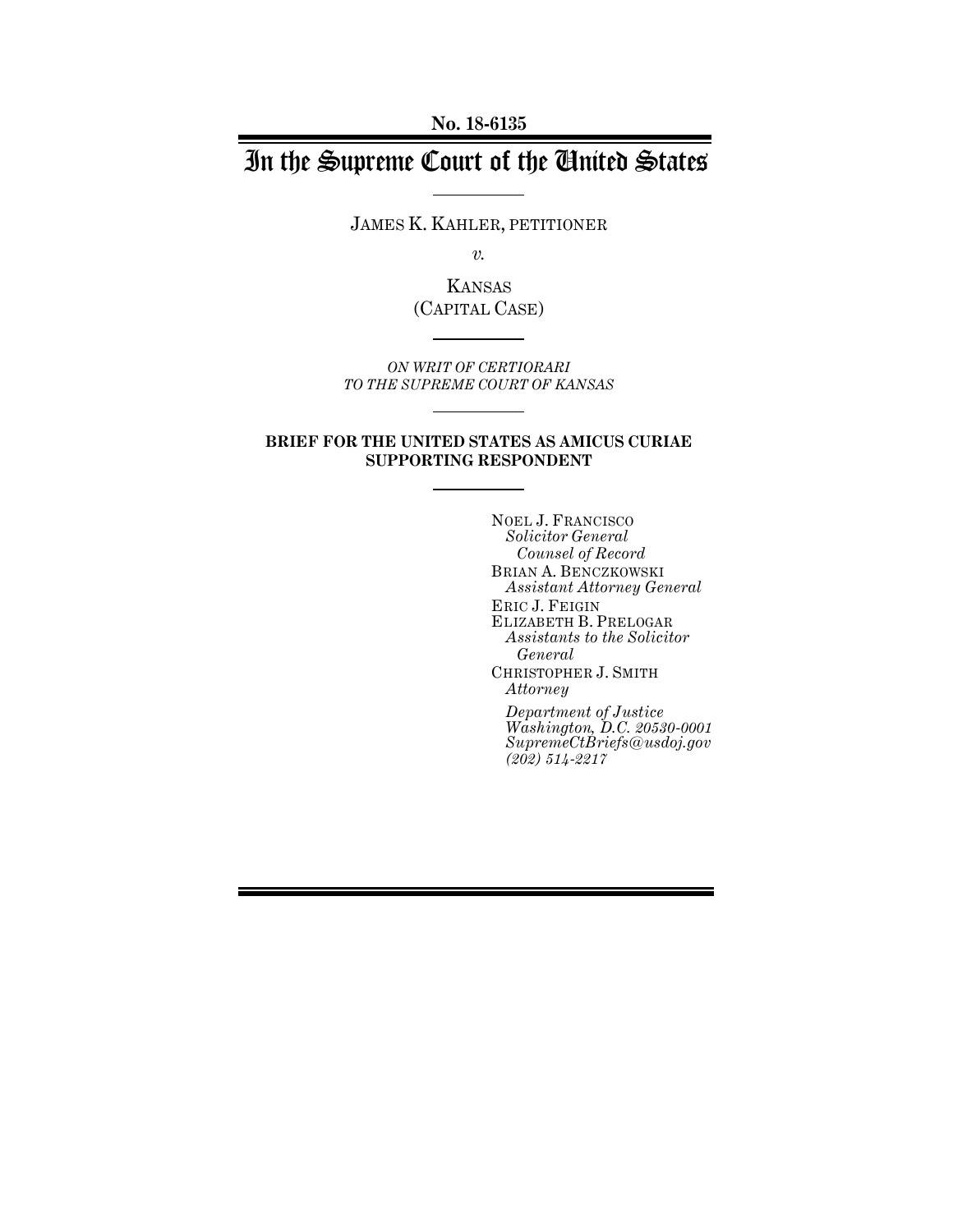#### **CAPITAL CASE**

### **QUESTION PRESENTED**

Whether the Constitution permits States to treat mental illness as an excuse for criminal conduct only when it creates reasonable doubt as to the defendant's criminal mens rea, or instead mandates an insanity test that focuses on whether the defendant appreciated the wrongfulness of his conduct.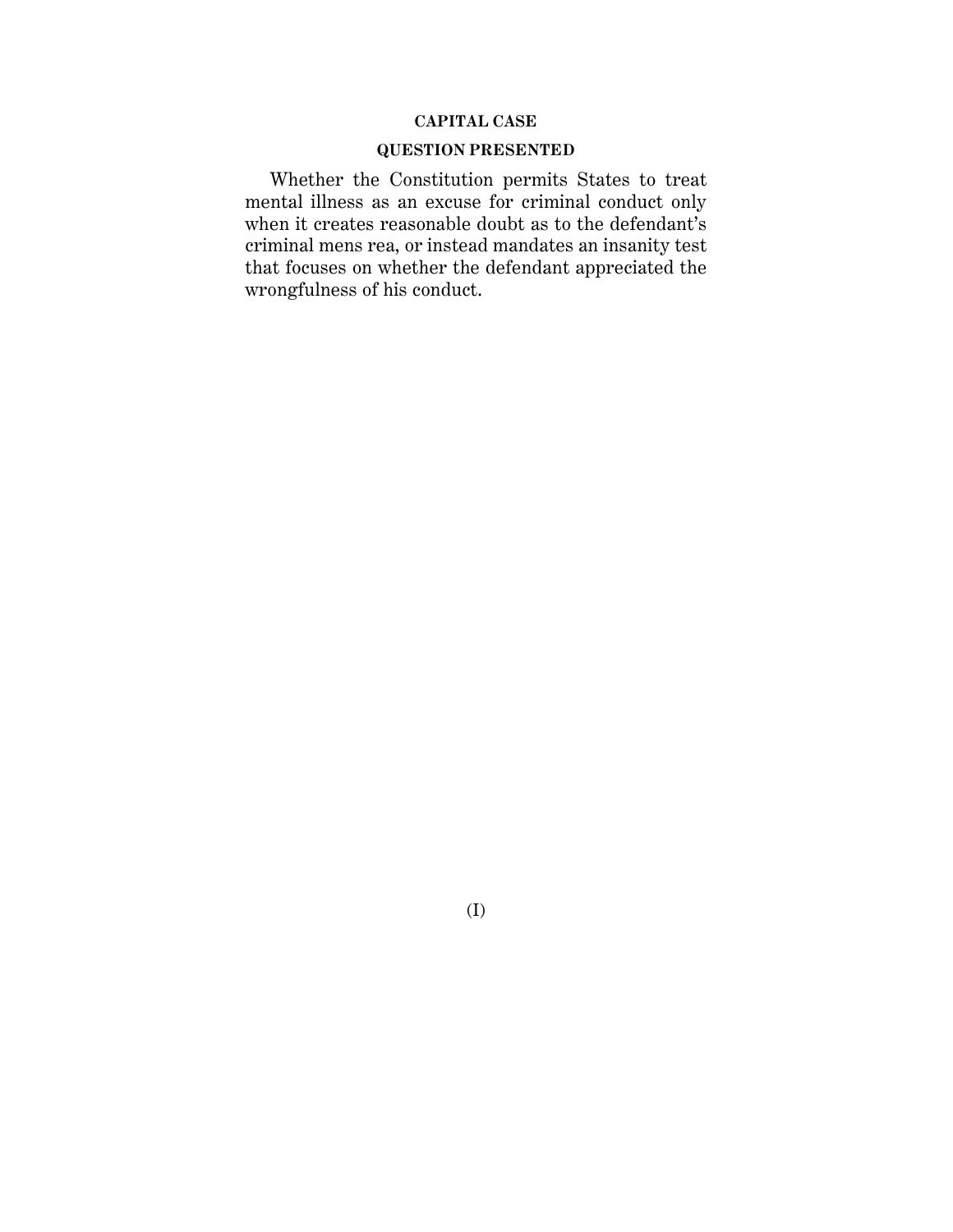## **TABLE OF CONTENTS**

Page

| No substantive due process right forecloses<br>Ι.     |
|-------------------------------------------------------|
| Kansas's mens rea approach to insanity claims  9      |
| Kansas's approach reflects its broad discretion<br>А. |
| to delineate the circumstances in which mental        |
|                                                       |
| B. The Due Process Clause neither forecloses          |
| Kansas's mens rea approach nor requires a             |
|                                                       |
| The mens rea approach has historical roots<br>1.      |
| in the English common law 14                          |
| American practices likewise permit a mens<br>2.       |
| rea approach to insanity claims 19                    |
| This Court's precedents confirm that<br>3.            |
| Kansas's approach to insanity is                      |
|                                                       |
| C. Legislatures are better situated than courts to    |
| make the moral judgments necessary to decide          |
| when mental illness should excuse criminal            |
|                                                       |
| The Eighth Amendment does not prohibit Kansas<br>II.  |
| from adopting a mens rea approach to insanity         |
|                                                       |
| A. Petitioner did not preserve the Eighth             |
| Amendment argument he advances in this                |
|                                                       |
| Kansas's approach to insanity claims does not<br>В.   |
| violate the Eighth Amendment  30                      |
|                                                       |

## (III)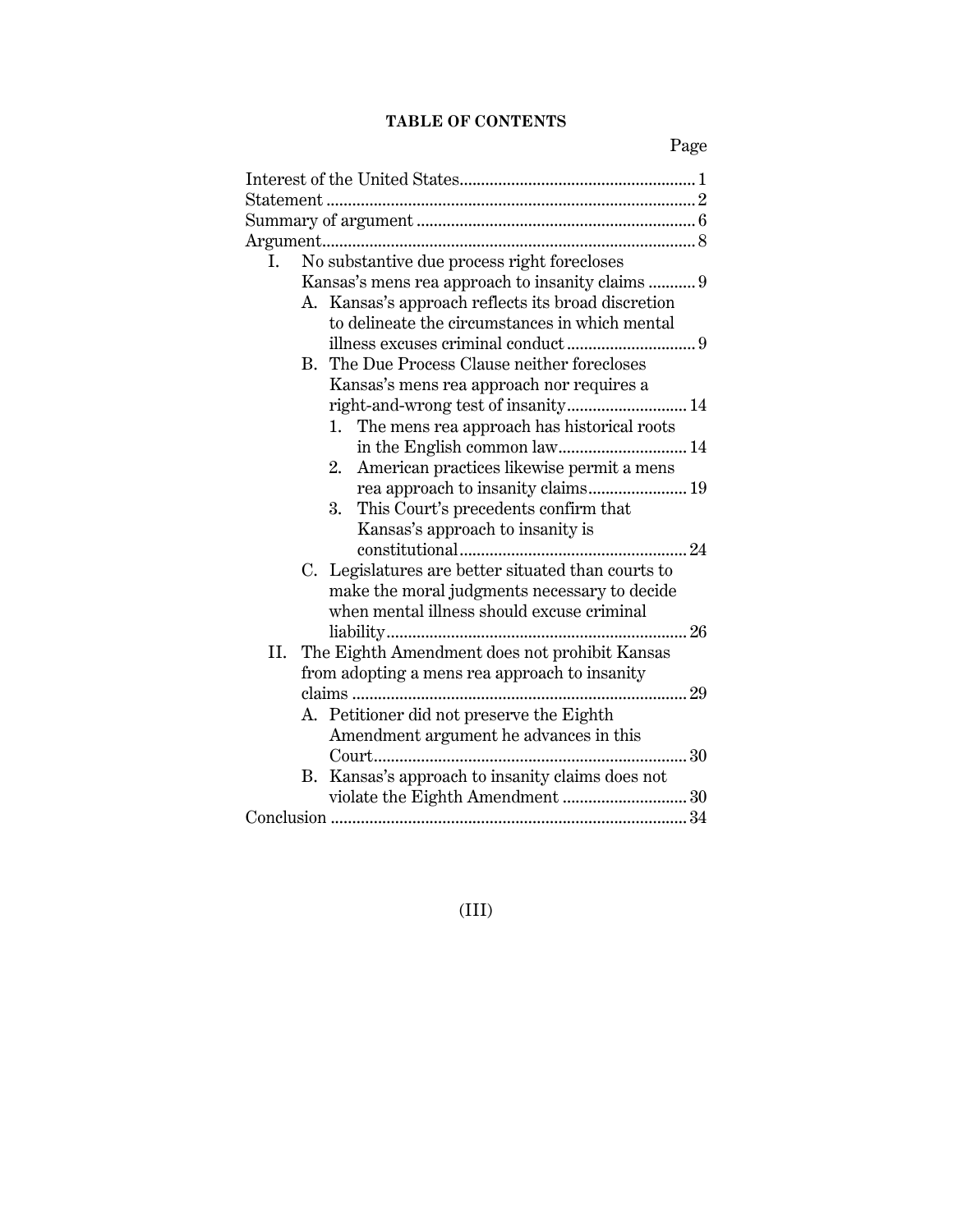## **TABLE OF AUTHORITIES**

| Cases:<br>Page                                                        |
|-----------------------------------------------------------------------|
|                                                                       |
| Bieber v. People, 856 P.2d 811 (Colo. 1993),                          |
|                                                                       |
| Clark v. Arizona, 548 U.S. 735 (2006)  passim                         |
| Commonwealth v. Rogers, 48 Mass. (1 Met.) 500 (1844) 20               |
| Finger v. State, 27 P.3d 66 (Nev. 2001), cert. denied,                |
|                                                                       |
| ${\small\it Fisher\,v.\,United\,States,\,328\,U.S.\,463\,(1946)\,29}$ |
| Harrison v. State, 69 S.W. 500 (Tex. Crim. App. 1902) 20              |
| Jones v. United States, 463 U.S. 354 (1983) 13                        |
| Leland v. Oregon, 343 U.S. 790 (1952)  24, 25, 29                     |
| M'Naghten's Case, 8 Eng. Rep. 718 (H.L. 1843) 7, 17, 18               |
| Montana v. Egelhoff, 518 U.S. 37 (1996) 8, 10, 14, 20                 |
|                                                                       |
|                                                                       |
|                                                                       |
| People v. Wood, 187 N.E.2d 116 (N.Y. 1962)  22                        |
| Powell v. Texas, 392 U.S. 514 (1968) 9, 24, 26, 31, 32, 33            |
| Regina v. Burton, 176 Eng. Rep. 354 (Civ. Ct. 1863) 18                |
| Regina v. Oxford, 173 Eng. Rep. 941 (Cent. Crim. Ct.                  |
|                                                                       |
|                                                                       |
| Rex v. Arnold, 10 George I 695 (Ct. Common Pleas                      |
|                                                                       |
|                                                                       |
| State v. Bethel, 66 P.3d 840 (Kan.), cert denied,                     |
|                                                                       |
|                                                                       |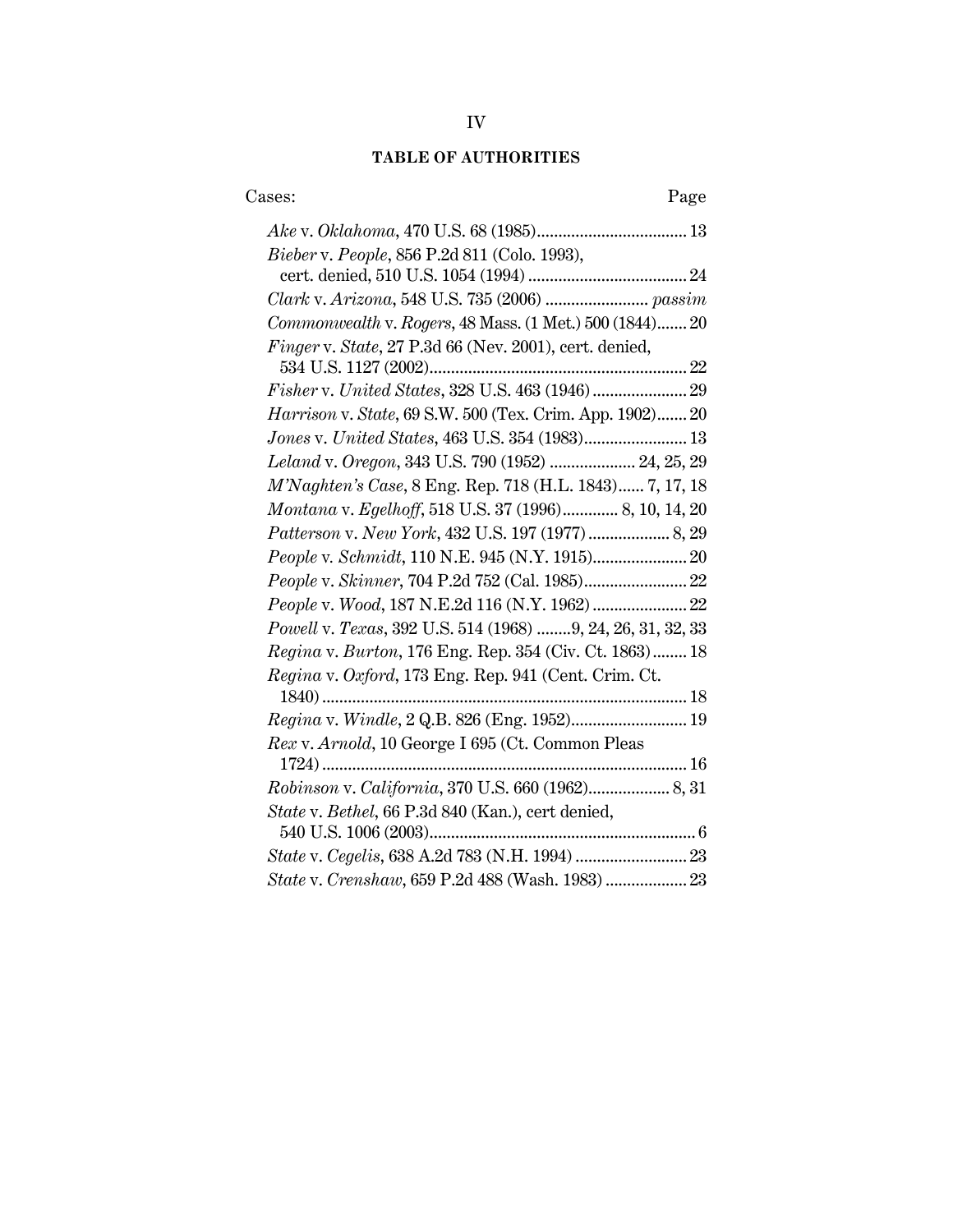| Cases-Continued:                                      | Page |
|-------------------------------------------------------|------|
|                                                       |      |
|                                                       |      |
|                                                       |      |
|                                                       |      |
|                                                       |      |
|                                                       |      |
| United States v. Pohlot, 827 F.2d 889                 |      |
| (3d Cir. 1987), cert. denied, 484 U.S. 1011 (1988) 21 |      |
| Watson v. State, 180 S.W. 168 (Tenn. 1915) 20         |      |

Constitution and statutes:

| U.S. Const.:                                        |  |
|-----------------------------------------------------|--|
|                                                     |  |
|                                                     |  |
|                                                     |  |
|                                                     |  |
| Alaska Stat. (2018):                                |  |
|                                                     |  |
|                                                     |  |
|                                                     |  |
| Idaho Code Ann.:                                    |  |
|                                                     |  |
|                                                     |  |
| Ind. Code Ann. § 35-41-3-6(b) (LexisNexis 2009)  24 |  |
| Kan. Stat. Ann. (Supp. 2017):                       |  |
|                                                     |  |
|                                                     |  |
|                                                     |  |
|                                                     |  |
|                                                     |  |
|                                                     |  |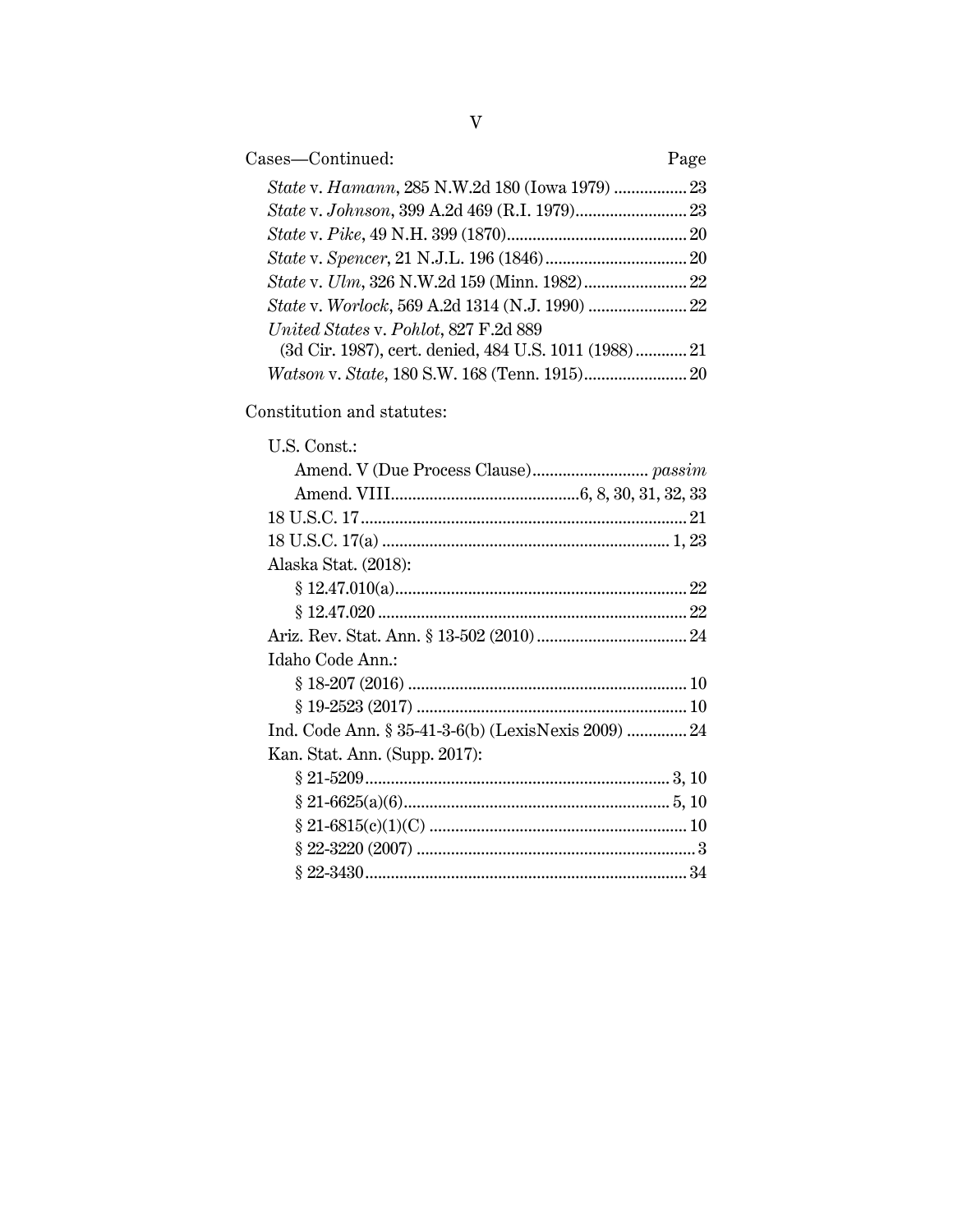| Statutes—Continued:                            | Page |
|------------------------------------------------|------|
| Mont. Code Ann. (2017):                        |      |
|                                                |      |
|                                                |      |
|                                                |      |
|                                                |      |
| Utah Code Ann. § 76-2-305 (LexisNexis 2017) 10 |      |

## Miscellaneous:

| John Brydall, Non Compos Mentis: Or, the Law          |
|-------------------------------------------------------|
| Relating to Natural Fools, Mad-Folks, and             |
| Lunatick Persons, Inquisited, and Explained,          |
|                                                       |
| I Edw. Coke, The First Part of the Institutes of the  |
|                                                       |
| I George Dale Collinson, A Treatise on The Law        |
| concerning Idiots, Lunatics, and Other Persons        |
|                                                       |
| Homer D. Crotty, The History of Insanity as $a$       |
| Defence to Crime in English Criminal Law,             |
|                                                       |
| Michael Dalton, The Countrey Justice (1666)  17       |
| S. Sheldon Glueck, Mental Disorder and the            |
| Criminal Law—A Study in Medico-Sociological           |
|                                                       |
| Abraham S. Goldstein, The Insanity Defense (1967)  20 |
| H.R. Rep. No. 577, 98th Cong., 1st Sess. (1983) 21    |
| I Matthew Hale, The History of the Pleas of the       |
|                                                       |
| Donald H. J. Hermann, The Insanity Defense:           |
| Philosophical, Historical and Legal Perspectives      |
| 20                                                    |
|                                                       |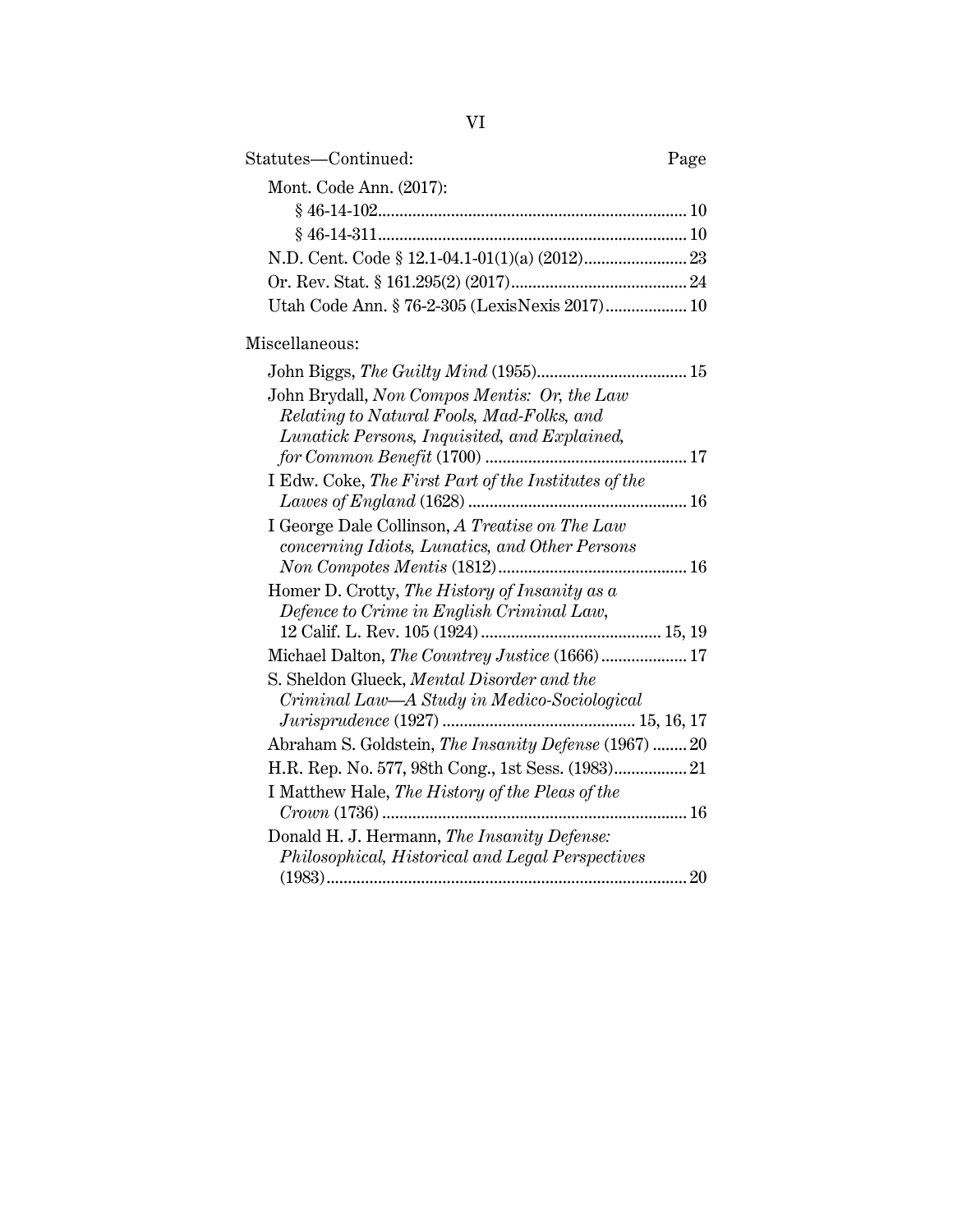| Miscellaneous-Continued:                                                                                                                                                                               | Page |
|--------------------------------------------------------------------------------------------------------------------------------------------------------------------------------------------------------|------|
| III W. S. Holdsworth, A History of English Law                                                                                                                                                         |      |
| Idaho State Senate, Statement of Purpose,<br>S.B. 1396, 46th Leg., 2d Reg. Sess. (1982)  13                                                                                                            |      |
| Edwin R. Keedy, Insanity and Criminal                                                                                                                                                                  |      |
| 1 Wayne R. LaFave, Substantive Criminal Law                                                                                                                                                            |      |
| Limiting the Insanity Defense: Hearings Before the<br>Subcomm. on Criminal Law of the Senate Comm.<br>on the Judiciary, 97th Cong., 2d Sess. (1982)  12                                                |      |
| I Model Penal Code and Commentaires (1985):                                                                                                                                                            |      |
|                                                                                                                                                                                                        |      |
| Norval Morris, The Criminal Responsibility of the                                                                                                                                                      |      |
| Anthony M. Platt, The Origins and Development of<br>the "Wild Beast" Concept of Mental Illness and Its<br>Relation to Theories of Criminal Responsibility,                                             |      |
| Anthony Platt & Bernard L. Diamond, The Origins<br>of the "Right and Wrong" Test of Criminal<br>Responsibility and Its Subsequent Development in<br>the United States: An Historical Survey, 54 Calif. |      |
|                                                                                                                                                                                                        |      |
| Reform of the Federal Criminal Laws: Hearings<br>Before the Subcomm. on Criminal Laws and Pro-<br>cedure of the Senate Comm. on the Judiciary,                                                         |      |
| S. Rep. No. 307, 97th Cong., 1st Sess. (1981) 12, 13                                                                                                                                                   |      |
| William French Smith, Limiting the Insanity<br>Defense: A Rational Approach to Irrational<br>Crimes, 47 Mo. L. Rev. 605 (1982)  11, 12, 13                                                             |      |
|                                                                                                                                                                                                        |      |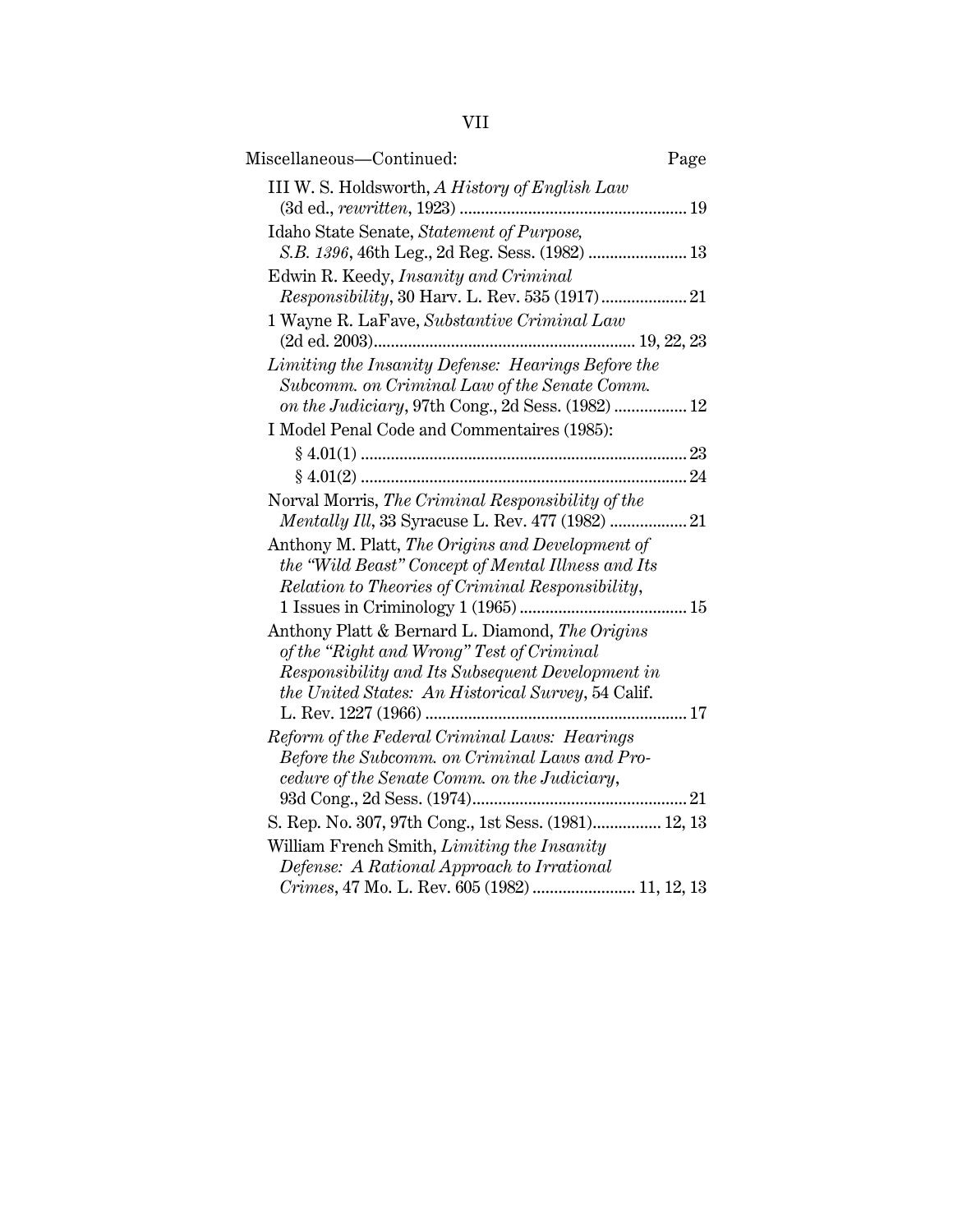# VIII

| Miscellaneous-Continued:                         | Page |
|--------------------------------------------------|------|
| II James Fitzjames Stephen, A History of The     |      |
| The Insanity Defense: Hearings Before the Senate |      |
| Comm. on the Judiciary, 97th Cong.,              |      |
|                                                  |      |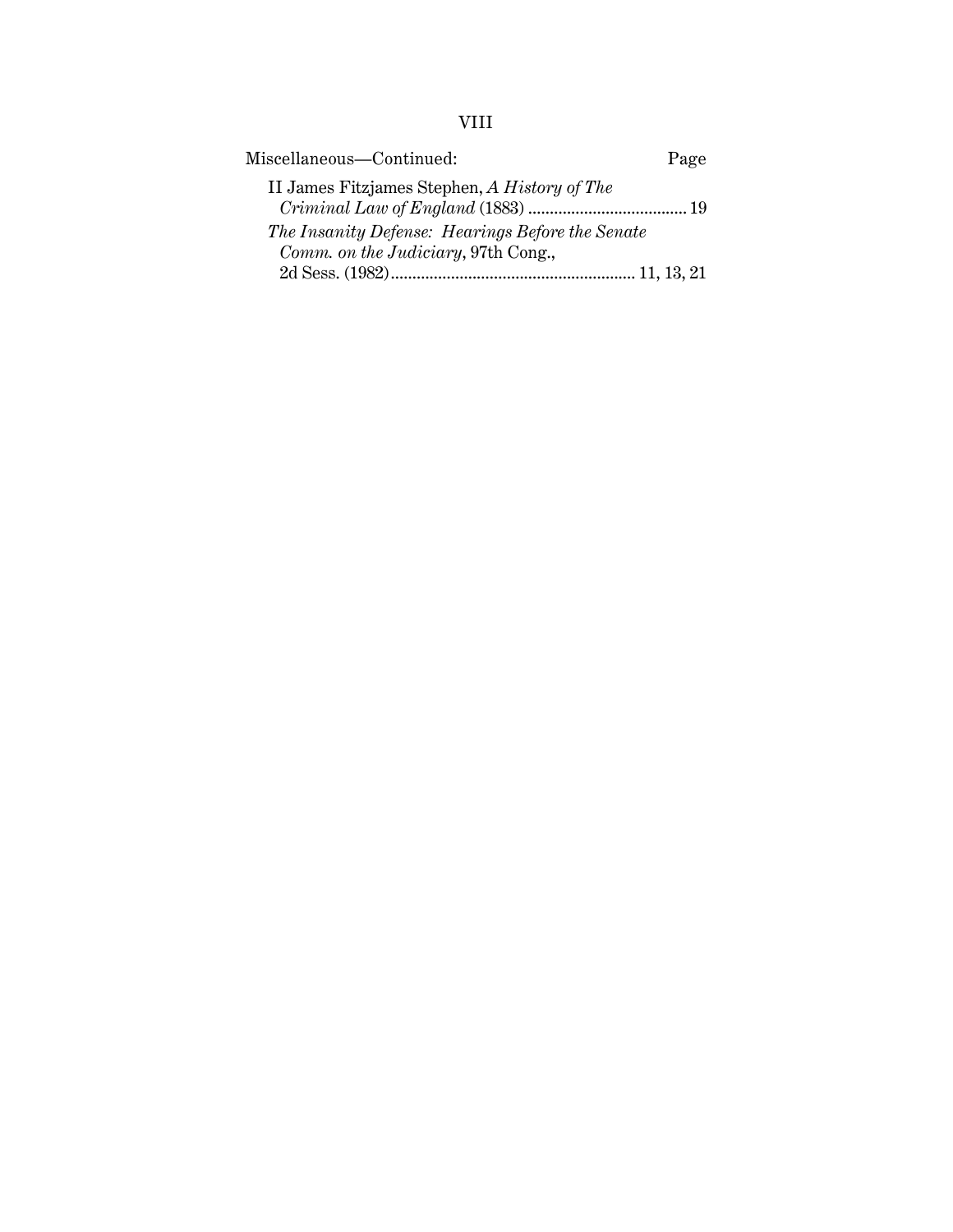## In the Supreme Court of the United States

No. 18-6135 JAMES K. KAHLER, PETITIONER

*v.*

KANSAS (CAPITAL CASE)

*ON WRIT OF CERTIORARI TO THE SUPREME COURT OF KANSAS*

#### **BRIEF FOR THE UNITED STATES AS AMICUS CURIAE SUPPORTING RESPONDENT**

#### **INTEREST OF THE UNITED STATES**

This case concerns whether the Constitution prohibits States from excusing criminal conduct based on a claim of insanity only when mental illness creates reasonable doubt as to the defendant's mens rea for the crime. Although federal law currently treats insanity as an affirmative defense under which a defendant may show that "as a result of a severe mental disease or defect, [he] was unable to appreciate the nature and quality or the wrongfulness of his acts," 18 U.S.C. 17(a), the federal insanity standard has varied over time, and the United States has an interest in Congress's authority to prescribe the contours of criminal liability. The United States therefore has a substantial interest in this case.

(1)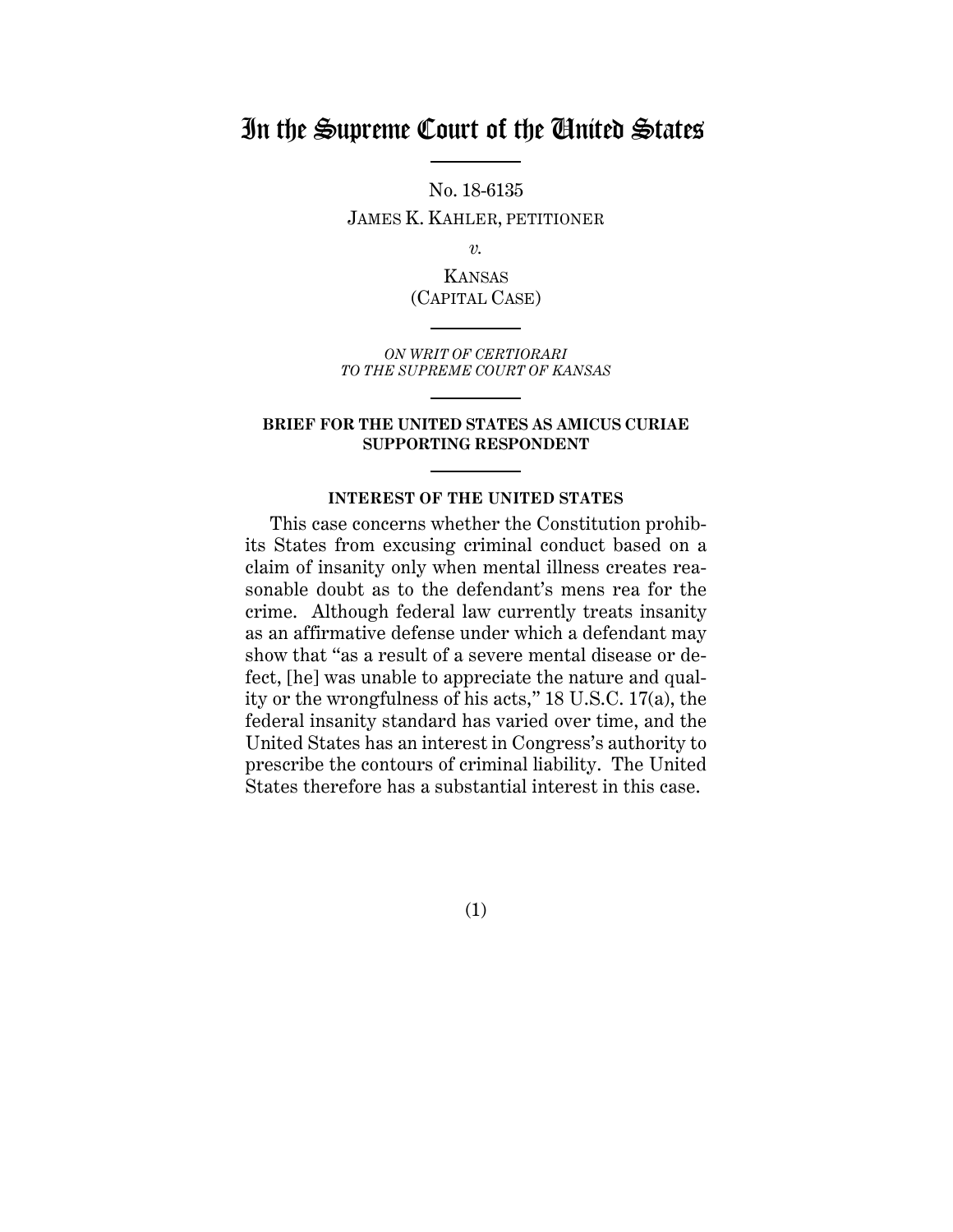#### **STATEMENT**

1. On November 28, 2009, petitioner murdered his two daughters, his ex-wife, and her grandmother. J.A. 214-215.

Petitioner's marriage had recently disintegrated after his wife, Karen, had become romantically involved with a female coworker. J.A. 213. Petitioner initially assented to Karen's extramarital relationship, but he eventually objected to her conduct and confronted her at a New Year's Eve party, "result[ing] in a shoving match." J.A. 214; see J.A. 213-214. Karen filed for divorce shortly thereafter. J.A. 214.

Karen later made a battery complaint against petitioner, and then moved out of the home with the couple's two teenage daughters, Emily and Lauren, and their nine-year-old son, Sean. J.A. 213-214. Within a few months, petitioner was fired from his job due to his "increasing preoccupation with his personal problems and decreasing attention to his job." J.A. 214. Petitioner moved to his parents' ranch in Kansas. *Ibid.*

During the Thanksgiving holiday in 2009, Sean joined petitioner at the ranch, while petitioner's daughters stayed with Karen. J.A. 214. On November 28, Karen declined to allow Sean to stay with petitioner rather than visit Karen's grandmother, Dorothy. *Ibid.* Karen picked Sean up and went to Dorothy's house with him, Emily, and Lauren. *Ibid.*

That evening, petitioner drove an hour to Dorothy's home and entered through the back door, where Karen and Sean were standing. J.A. 105, 215. Petitioner shot Karen twice, but did not attempt to harm Sean, who ran to a neighbor's house. J.A. 215. Petitioner then "methodically" moved through the home, pursuing his victims and shooting Dorothy, Emily, and Lauren in turn.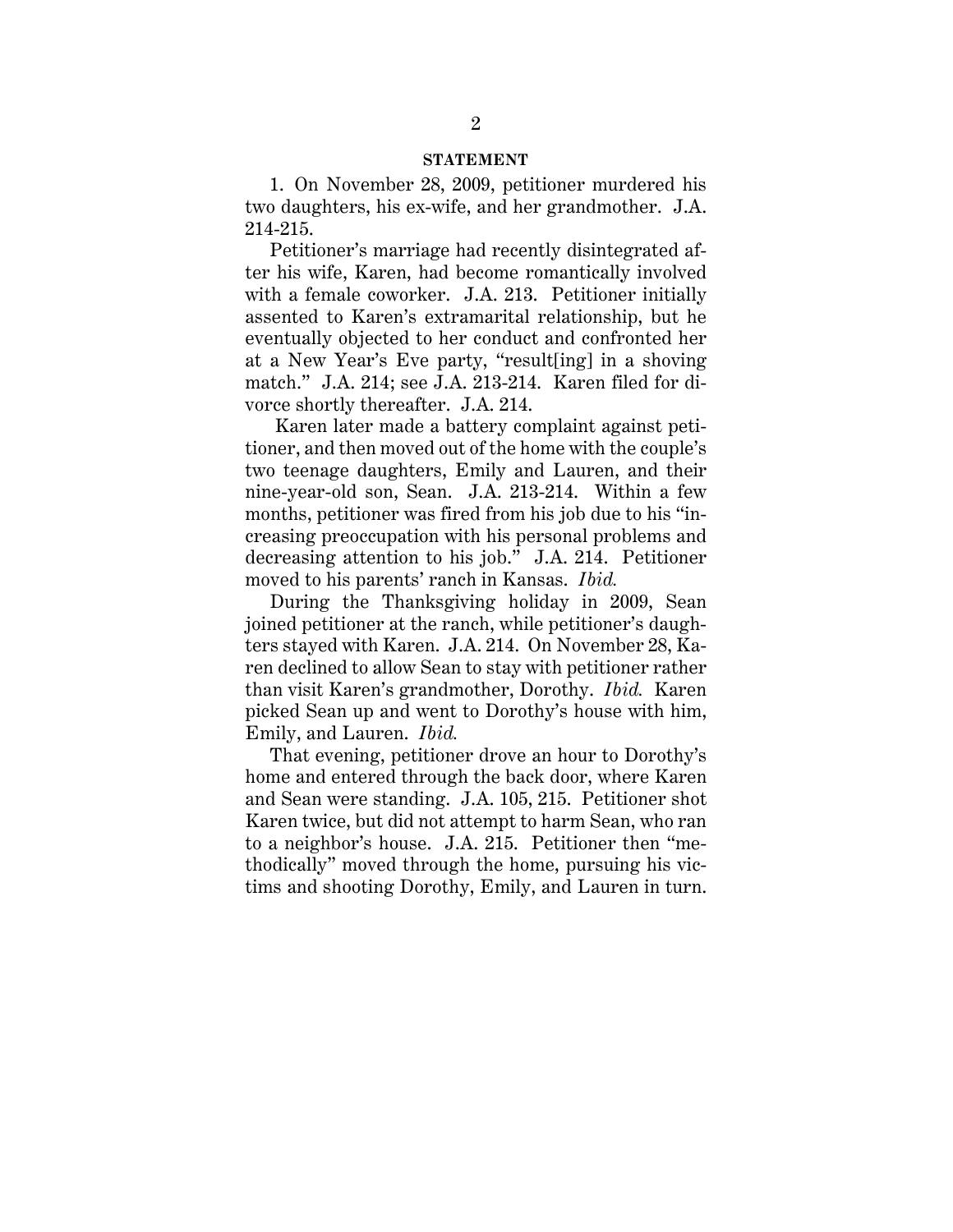J.A. 215, 261. During the attack, Dorothy's Life Alert system activated and recorded petitioner telling a sobbing voice to "stop crying." J.A. 62, 215, 232. It also recorded petitioner stating, "I am going to kill her." J.A. 62, 232.

When police officers arrived, Karen was unconscious in the kitchen, Emily was dead in the living room, Dorothy was conscious but shot in the abdomen, and Lauren was upstairs, conscious but shot twice and having trouble breathing. J.A. 215. Both Dorothy and Lauren told first responders that petitioner had shot them. *Ibid.* Karen, Lauren, and Dorothy were transported to a hospital but subsequently died from their gunshot wounds. *Ibid.* Although petitioner eluded law enforcement on the evening of the murders, he surrendered without incident the next morning by approaching officers and stating that he was the man the police were looking for. J.A. 52, 108, 215.

2. Petitioner was charged with capital murder. J.A. 215-216.

a. Before trial, petitioner filed a motion challenging the constitutionality of Kansas's death penalty, in which he argued that Kansas's treatment of insanity claims violates due process. J.A. 10-14. Kansas law provides that it is "a defense to a prosecution under any statute that the defendant, as a result of mental disease or defect, lacked the culpable mental state required as an element of the crime charged," but that "[m]ental disease or defect is not otherwise a defense." Kan. Stat. Ann. § 21-5209 (Supp. 2017) (replacing without material change Kan. Stat. Ann. § 22-3220 (2007), which was in effect when petitioner's crimes occurred).

Petitioner asserted that he was less morally culpable than others who commit crimes because he "simply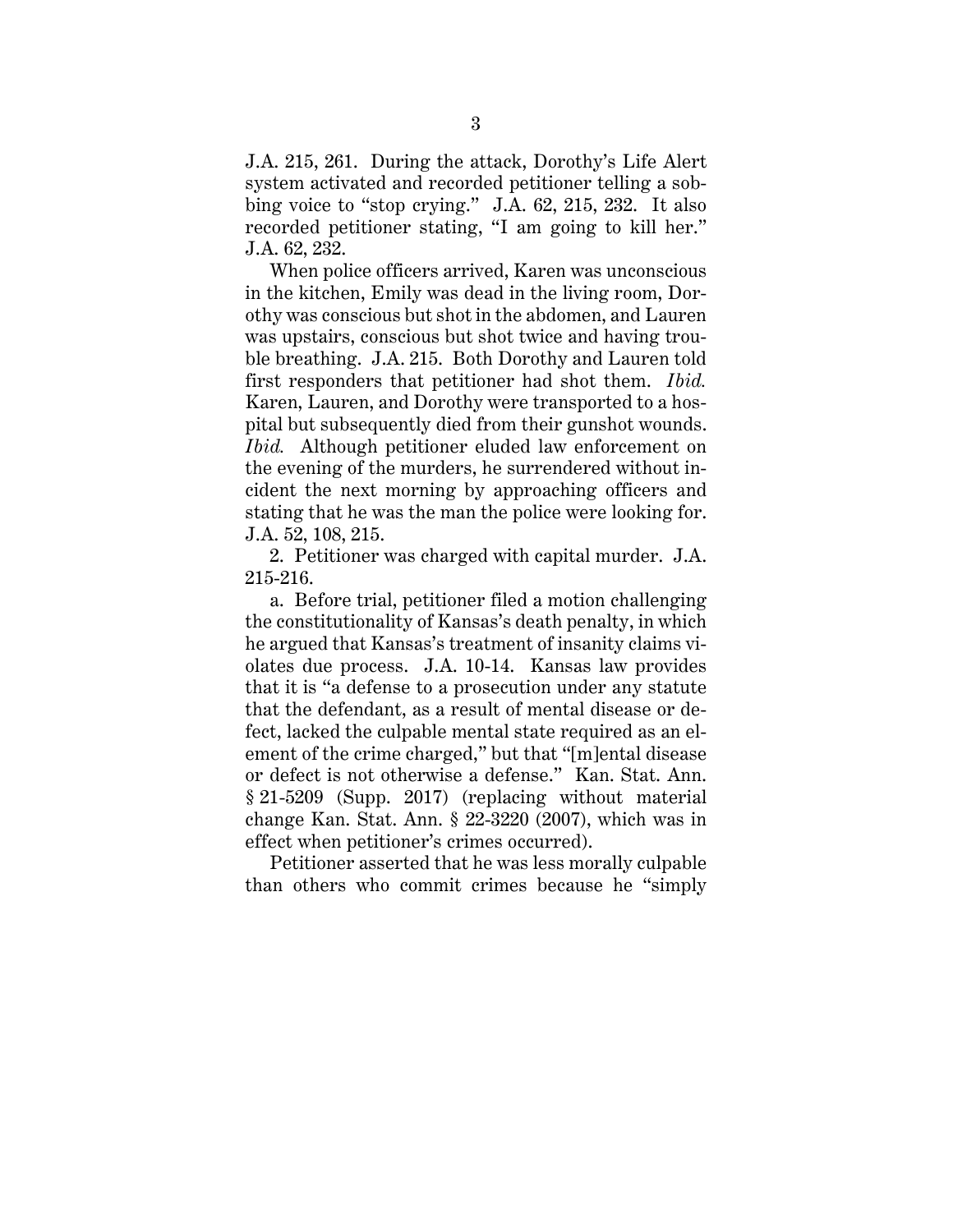cracked under extreme pressure of a contested and contentious divorce and acted impulsively and violently." J.A. 14. And he argued that the Kansas statute violated due process by permitting a defendant who "cannot tell the difference between right and wrong or cannot conduct himself or herself accordingly, to still be found guilty of criminal conduct including capital murder and be put to death." J.A. 12.

The trial court denied petitioner's motion, stating that it was "not willing to strike down the death penalty." J.A. 16.

b. The case proceeded to trial, during which "the defense attempted to establish that severe depression had rendered [petitioner] incapable of forming the intent and premeditation required to establish the crime of capital murder." J.A. 216. Petitioner's expert psychiatrist recognized that petitioner "wasn't psychotic" and "wasn't hearing voices," but asserted that "his capacity" to manage his own behavior had been severely degraded so that he couldn't refrain from doing what he did." J.A. 49.

Kansas presented expert testimony of a different psychiatrist, who determined that petitioner "was depressed" but "still retained the ability to premeditate" and "did not lack the capacity to form intent." J.A. 118; see J.A. 146 (expert report). The State's psychiatrist identified several facts indicating that petitioner's conduct was purposeful and premeditated, including his long drive to the murder scene, his decision not to park in front or knock on the door, his prolonged lurking outside before entering, and his pursuit of his victims through different rooms. J.A. 105-107, 109. In addition, petitioner intentionally spared his son Sean, "the one with whom he had the closest relationship" and whom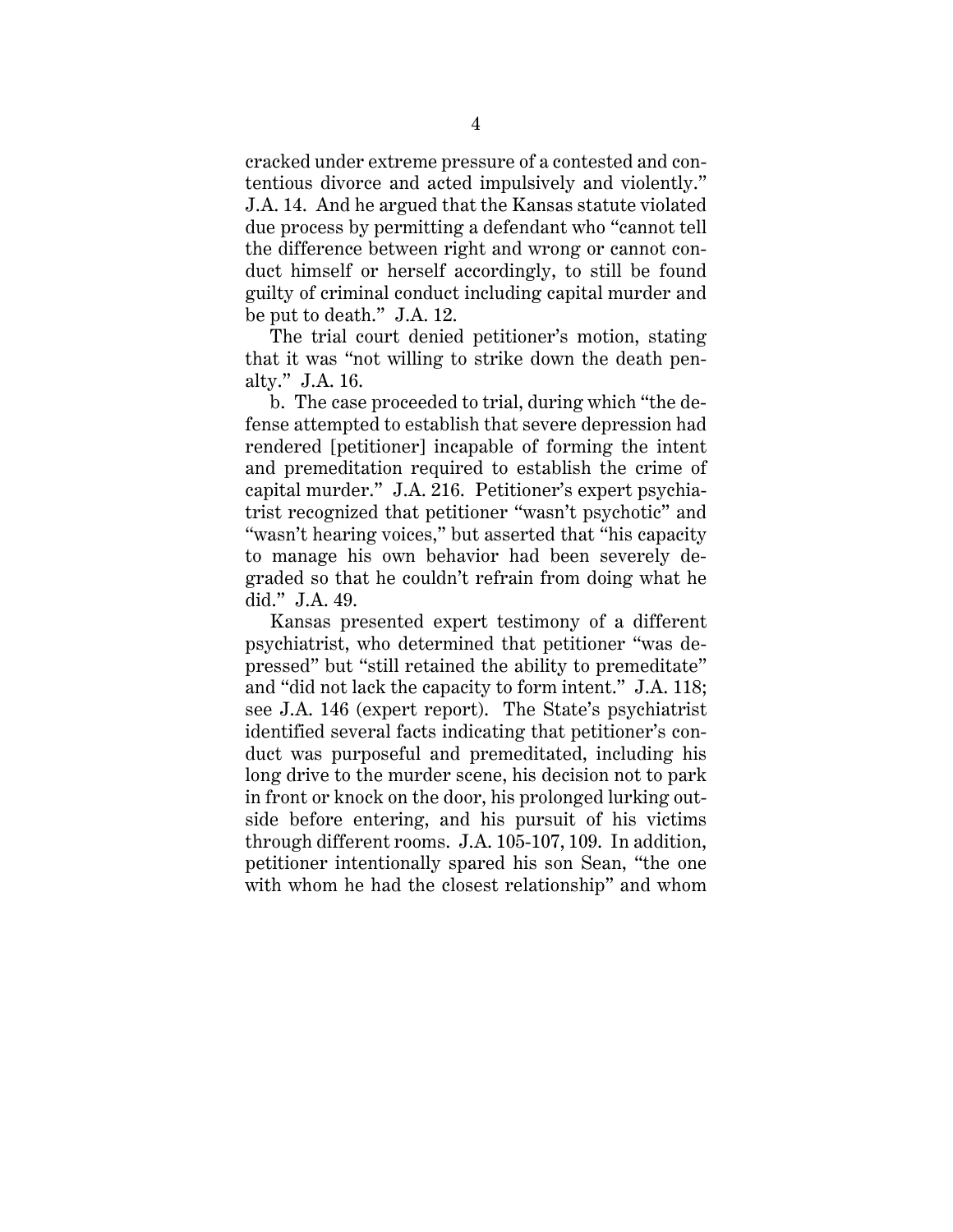he viewed as less blameworthy than his daughters, whom he faulted for "siding with" Karen after the divorce. J.A. 109, 145. The State's psychiatrist further testified that the circumstances of petitioner's selfsurrender to the police indicated "an awareness that the police were looking for him and some indication of his knowing the reason why." J.A. 108.

The jury was instructed that petitioner was "not criminally responsible for his acts if, because of mental disease or defect, [he] lacked premeditation and/or the intent to kill." J.A. 177. The jury found petitioner guilty of capital murder. J.A. 181.

c. At the penalty phase, petitioner was permitted to argue for any circumstance in mitigation of the death penalty, including those based on mental illness. The jury was informed that "[m]itigating circumstances are those that in fairness may be considered as extenuating or reducing the degree of moral culpability or blame or that justify a sentence of less than death." J.A. 194. And Kansas law expressly provides that it is a mitigating circumstance if "[t]he capacity of the defendant to appreciate the criminality of [his] conduct or to conform [his] conduct to the requirements of law was substantially impaired." Kan. Stat. Ann.  $\S 21-6625(a)(6)$  (Supp. 2017). The jury was instructed that petitioner sought leniency on that basis and on the ground that he "suffered from serious mental illness impairing his ability to think and control his actions." J.A. 195.

After hearing petitioner's evidence, the jury determined that petitioner should be sentenced to death because the aggravating circumstances outweighed any mitigating circumstances. J.A. 203.

3. Petitioner appealed to the Supreme Court of Kansas, which affirmed his convictions and sentence. J.A.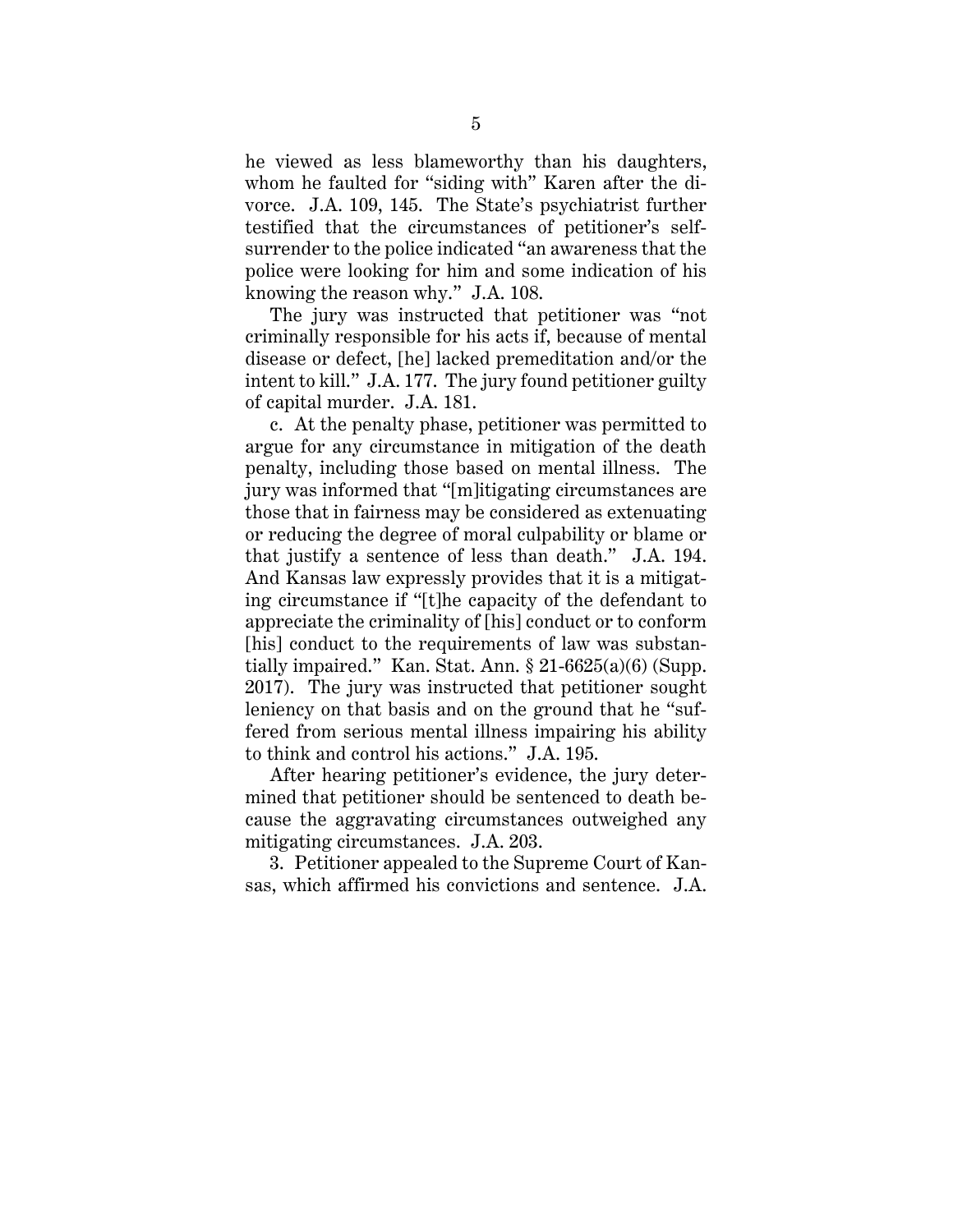205-263. As relevant here, the court rejected petitioner's argument that Kansas's approach to insanity violates due process. J.A. 242-245. The court adhered to prior precedent that had found no "fundamental principle of law" that would invalidate Kansas's approach, *State* v. *Bethel*, 66 P.3d 840, 851 (Kan.), cert. denied, 540 U.S. 1006 (2003); see J.A. 243-245.

#### **SUMMARY OF ARGUMENT**

Kansas has made the reasonable and constitutionally permissible determination to treat mental illness as an excuse for criminal conduct only when it creates reasonable doubt as to the defendant's mens rea for the crime. Neither the Due Process Clause nor the Eighth Amendment demands that a State excuse criminal conduct under an insanity test focused on whether the defendant could tell right from wrong.

This Court has long recognized that States have broad discretion to make the moral, legal, and medical judgments necessary to determine when mental illness should excuse criminal conduct. Sound policy considerations support Kansas's mens rea standard of insanity. That approach reflects a moral judgment that individuals who commit criminal acts with the requisite intent should not escape all responsibility for their crimes. It accords with the ordinary criminal-law principle that a defendant's motivation for his act is irrelevant to his guilt or innocence. It avoids juror confusion about issues extraneous to the elements of the crime. It addresses concerns that psychiatric evidence may not reliably help jurors answer difficult questions that arise from broader definitions of insanity. And instead of creating an on-off switch for liability, it permits individualized consideration at sentencing of how mental illness affects culpability.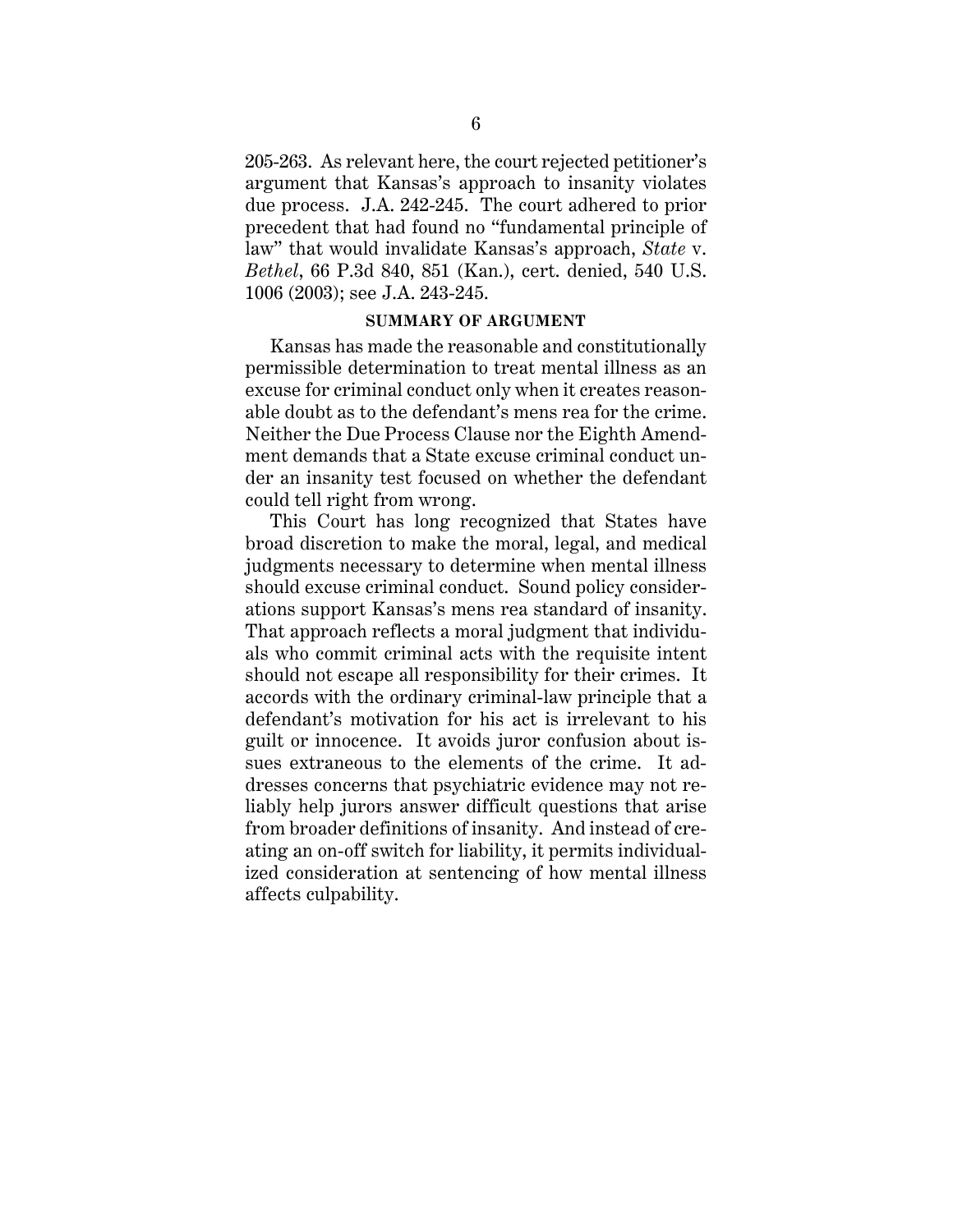Under this Court's jurisprudence, Kansas's approach to insanity would violate due process only if it "offends [a] principle of justice so rooted in the traditions and conscience of our people as to be ranked as fundamental." *Clark* v. *Arizona*, 548 U.S. 735, 748 (2006) (brackets in original; citation omitted). That stringent standard is not satisfied. Kansas's mens rea approach has roots in early English common-law definitions of insanity, which excused criminal conduct when complete cognitive incapacity precluded a defendant from forming criminal intent. The right-and-wrong test of insanity articulated in *M'Naghten's Case*, 8 Eng. Rep. 718 (H.L. 1843), although influential, has never risen "to the level of fundamental principle" that might have substantive due process implications, *Clark*, 548 U.S. at 749. Instead, Anglo-American jurisdictions have applied diverse insanity tests, and legislatures and commentators have long considered the mens rea approach to be valid.

This Court has repeatedly rejected arguments that the Constitution mandates a particular test of insanity, and it should do so again here. Petitioner's proposal to constitutionalize an insanity test focused on moral blameworthiness is not only doctrinally unsound, but also practically unworkable. He provides no standard rooted in text, history, or precedent that would guide courts in their attempts to identify criminal acts that should be considered constitutionally blameless in light of a defendant's mental illness. And any attempt to constitutionalize a standard based on petitioner's particular view of moral culpability would override numerous reasonable legislative judgments about the proper contours of an insanity excuse from criminal liability.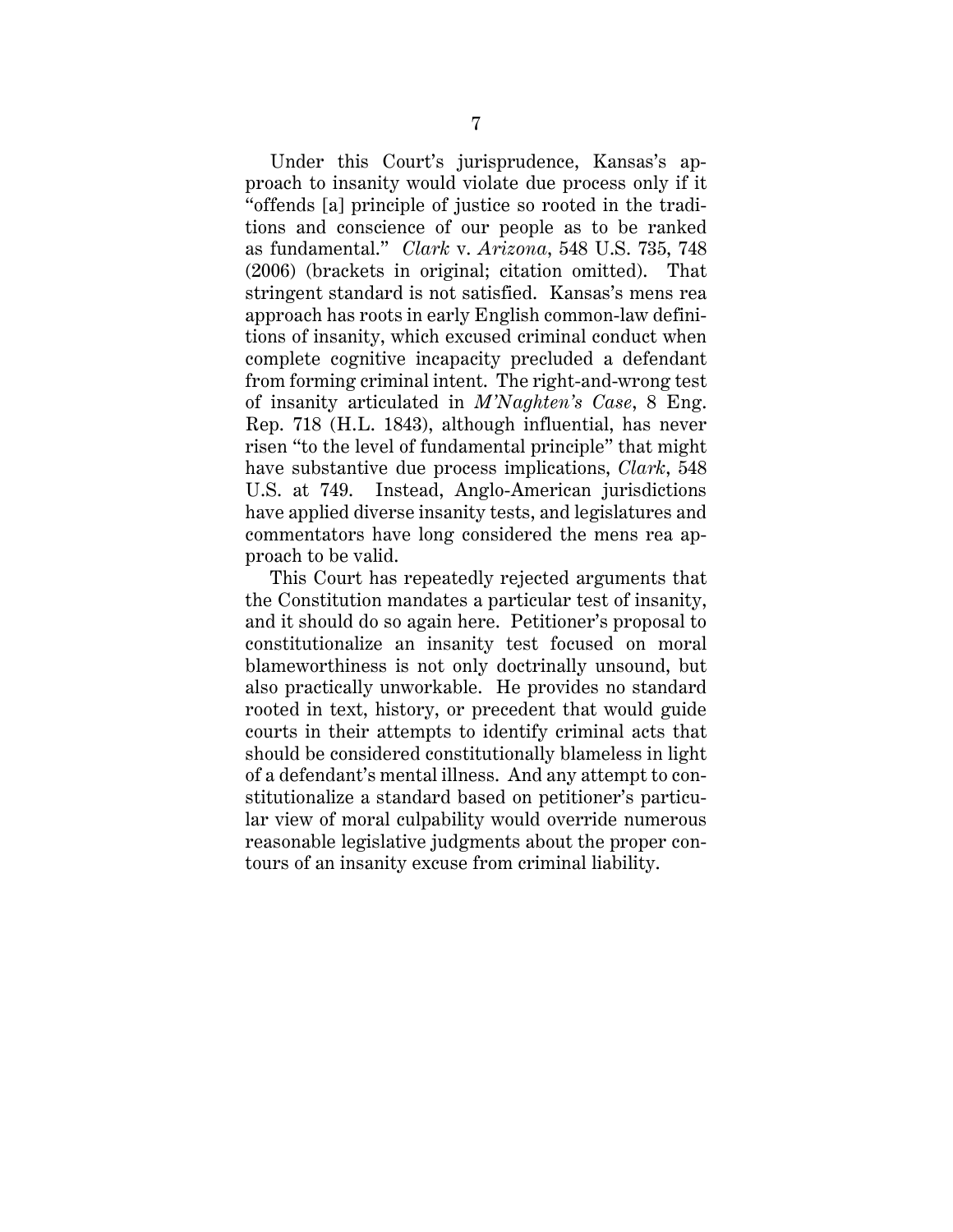The Eighth Amendment provides no sounder basis than the Due Process Clause for disturbing Kansas's judgment that mental illness should excuse criminal conduct only if it creates reasonable doubt as to the defendant's mens rea. As a threshold matter, petitioner did not preserve, and the state courts did not address, an argument that the Eighth Amendment prohibits *convicting*, as opposed to punishing, certain mentally ill offenders. In any event, the Eighth Amendment focuses on "cruel and unusual *punishments*," not on substantive liability. U.S. Const. Amend. VIII (emphasis added). The Court's one-time application of the Eighth Amendment to invalidate a statute that criminalized the passive "status" of simply being a narcotics addict, *Robinson* v. *California*, 370 U.S. 660, 665 (1962), does not call into question petitioner's convictions for premeditated quadruple murder. And even if the Eighth Amendment were applicable here, individualized consideration of mental illness at sentencing guards against disproportionate sentences, and Kansas has permissibly determined that the mens rea test furthers penological goals.

#### **ARGUMENT**

This Court has long recognized that the States have principal responsibility for "[p]reventing and dealing with crime" and that courts "should not lightly construe the Constitution so as to intrude upon the administration of justice by the individual States." *Montana* v. *Egelhoff*, 518 U.S. 37, 43 (1996) (plurality opinion) (quoting *Patterson* v. *New York*, 432 U.S. 197, 201 (1977)). States thus enjoy wide latitude in defining the elements of crimes, defenses to criminal conduct, and the procedures by which crimes and defenses are proved. *Id.* at 58 (Ginsburg, J., concurring in the judgment). Nothing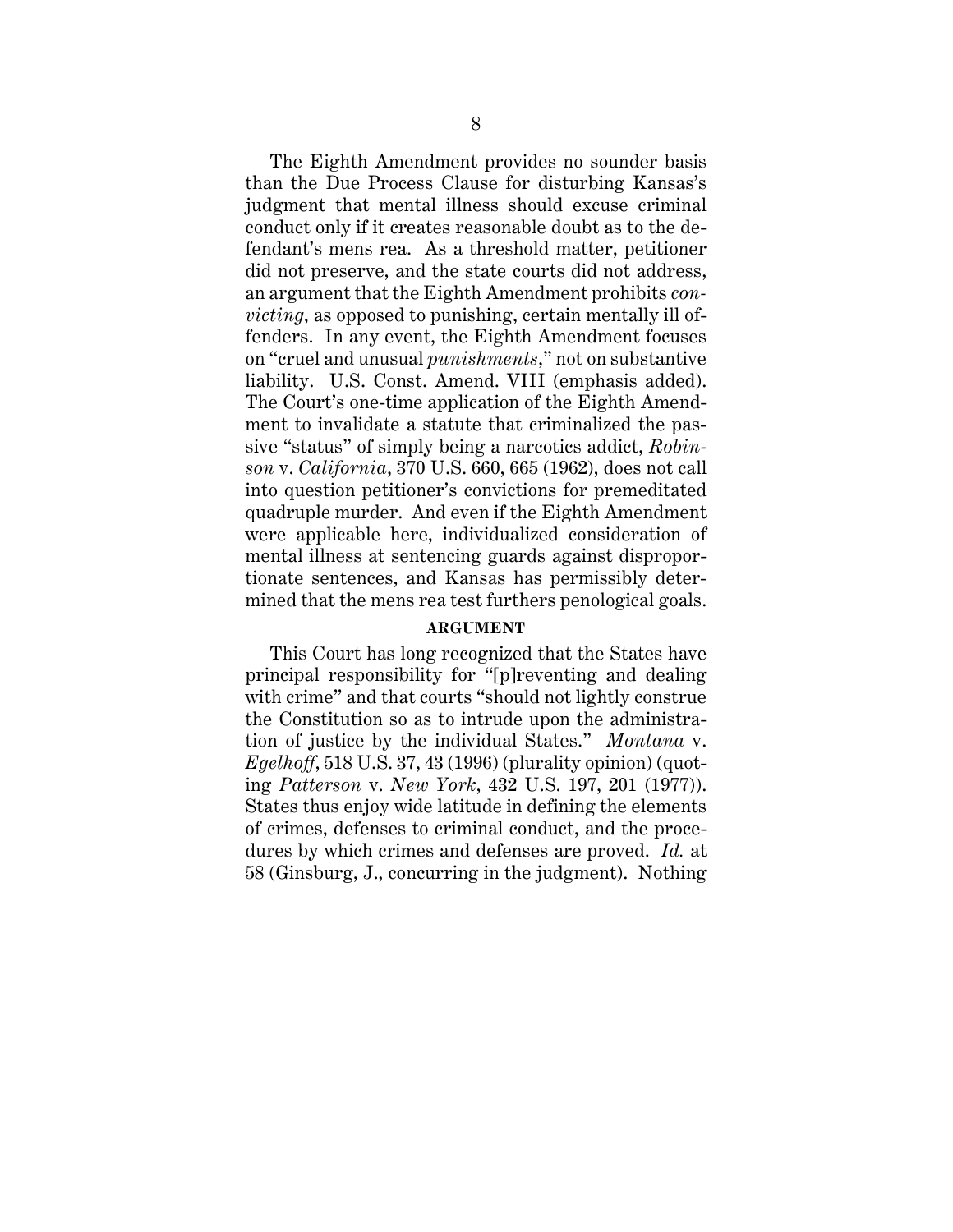in the Constitution precludes Kansas's decision to excuse criminal conduct based on a claim of insanity only when mental illness creates reasonable doubt as to the defendant's mens rea for the crime.

- **I. NO SUBSTANTIVE DUE PROCESS RIGHT FORE-CLOSES KANSAS'S MENS REA APPROACH TO INSAN-ITY CLAIMS** 
	- **A. Kansas's Approach Reflects Its Broad Discretion To Delineate The Circumstances In Which Mental Illness Excuses Criminal Conduct**

1. A State's "insanity rule, like the conceptualization of criminal offenses, is substantially open to state choice." *Clark* v. *Arizona*, 548 U.S. 735, 752 (2006). It has always been "the province of the States" to set the standards for "assess[ing] the moral accountability of an individual for his antisocial deeds." *Powell* v. *Texas*, 392 U.S. 514, 535-536 (1968) (plurality opinion); *id.* at 545 (Black, J., concurring) (observing that it would be "indefensib[le]" to "impos[e] on the States any particular test of criminal responsibility").

As a plurality of this Court explained in *Powell*, "[t]he doctrines of *actus reus*, *mens rea*, [and] insanity," along with "mistake, justification, and duress," have "historically provided the tools for a constantly shifting adjustment of the tension between the evolving aims of the criminal law and changing religious, moral, philosophical, and medical views of the nature of man." 392 U.S. at 536. The selection of an insanity test involves complex, competing, and evolving policy considerations about moral culpability, societal protection, and medical science. Legislatures are best positioned to balance those interests in "determining the extent to which moral culpability should be a prerequisite to conviction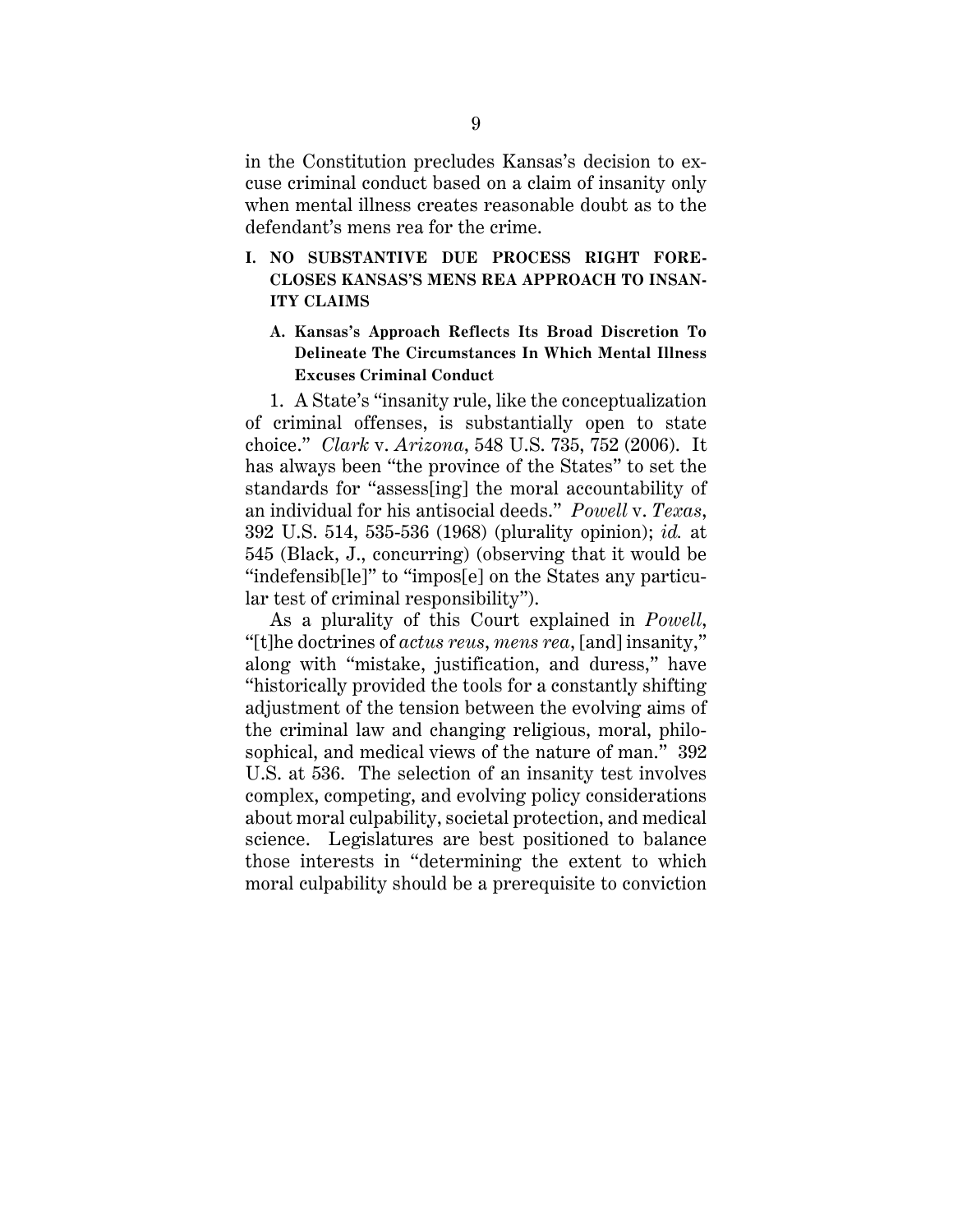of a crime." *Egelhoff*, 518 U.S. at 58 (Ginsburg, J., concurring in the judgment) (citation and internal quotation marks omitted).

2. Kansas and other States have made the reasonable determination that an insanity claim should excuse criminal conduct only when mental illness creates reasonable doubt about the defendant's mens rea for the crime. Kan. Stat. Ann. § 21-5209 (Supp. 2017); see Idaho Code Ann. § 18-207 (2016); Mont. Code Ann. § 46- 14-102 (2017); Utah Code Ann. § 76-2-305 (LexisNexis 2017). Although those States do not channel insanity claims into an affirmative defense, by "allow[ing] a defendant to introduce (and a factfinder to consider) evidence of mental disease or incapacity for the bearing it can have on the government's burden to show *mens rea*," those States in fact provide defendants with "the opportunity to displace the presumption of sanity more easily" than if the defendant himself bore the burden of persuasion on that issue. *Clark*, 548 U.S. at 767, 771; see *id.* at 765-779 (recognizing that either procedure for considering cognitive incapacity evidence is constitutional). States adopting the mens rea approach do not measure insanity based on whether the defendant could tell right from wrong—and so they would permit conviction of a defendant who, for example, killed an individual, intended to do so, understood it was unlawful, but believed due to mental illness that the killing was morally justified. Kansas and other jurisdictions, however, do take account of mental illness that reduces culpability but is unrelated to mens rea in determining an appropriate sentence. See Kan. Stat. Ann. §§ 21- 6625(a)(6), 21-6815(c)(1)(C) (Supp. 2017); Idaho Code Ann. § 19-2523 (2017); Mont. Code Ann. § 46-14-311 (2017).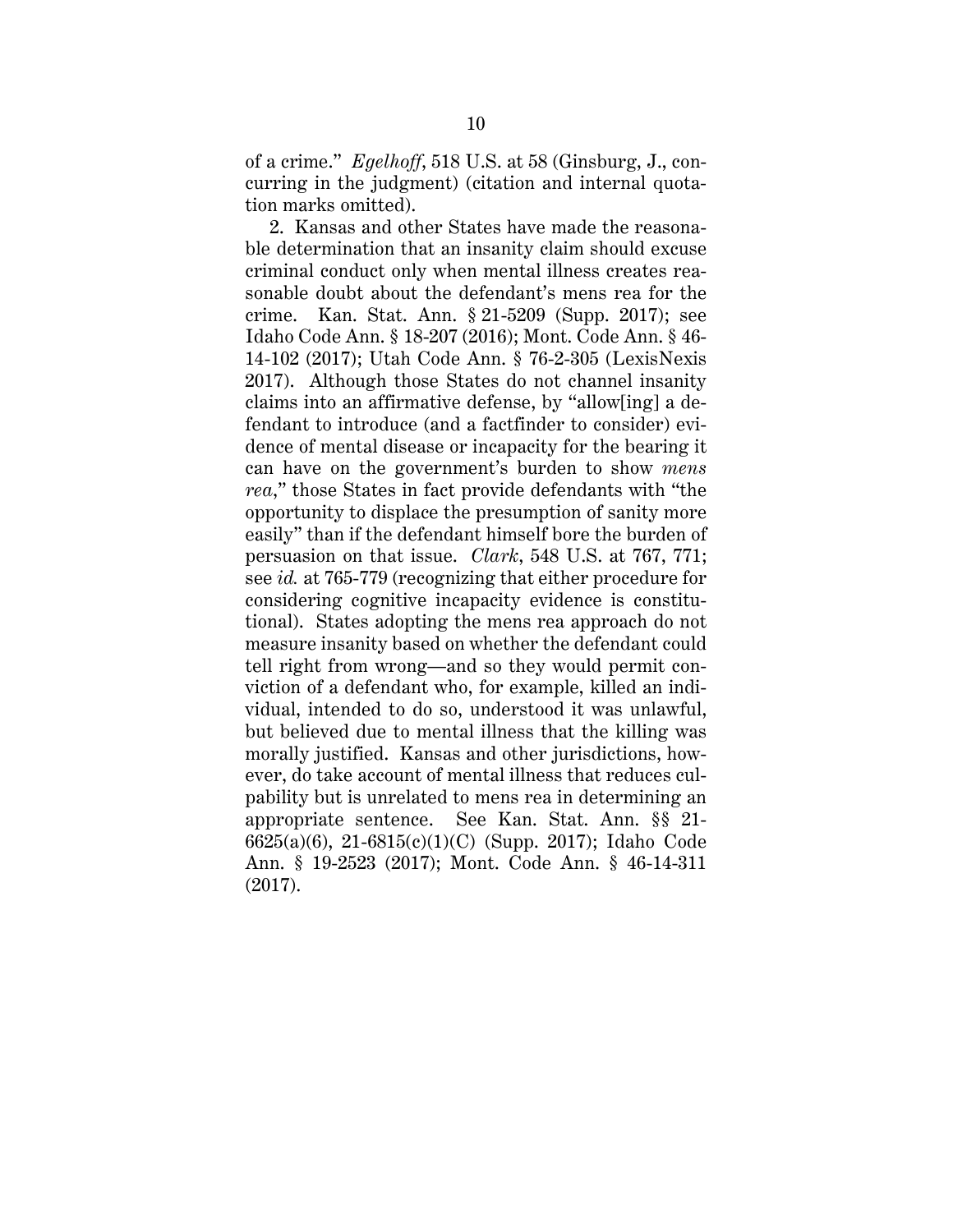Advocates of the approach that Kansas follows have identified sound policy reasons to consider mental illness in assessing mens rea without recognizing a separate insanity defense based on other measures of diminished capacity, like the ability to distinguish right from wrong. First, in evaluating degrees of moral culpability, States can reasonably conclude that "[p]eople even with mental problems" should "be responsible for what they intentionally do." *The Insanity Defense: Hearings Before the Senate Comm. on the Judiciary*, 97th Cong., 2d Sess. 26 (1982) (*Insanity Defense Hearings*) (statement of Senator Symms); see J.A. 328 (Kansas legislative record); William French Smith, *Limiting the Insanity Defense: A Rational Approach to Irrational Crimes*, 47 Mo. L. Rev. 605, 616 (1982) (Smith) (explaining view that "the adoption of a consistent philosophy of criminal responsibility—according to which all individuals found to have committed forbidden acts with the requisite criminal intent would be held liable—would enhance the credibility and acceptance of the criminal justice system").

Second, a jurisdiction may decide that a defendant's belief based on mental illness that his action was morally justified should, "like any other motivation," be treated as irrelevant to criminal liability and instead "be taken into account only at the time of sentencing." *Insanity Defense Hearings* 28 (testimony of U.S. Attorney General William French Smith). Under ordinary criminal-law principles, for example, it "is clearly, and properly, viewed as irrelevant to his guilt or innocence" that a defendant, "genuinely believed that his act was morally justified because the victim was a bad man whose death would end injustice, be just recompense for past wrongs, or lead to a better social order." *Ibid.* A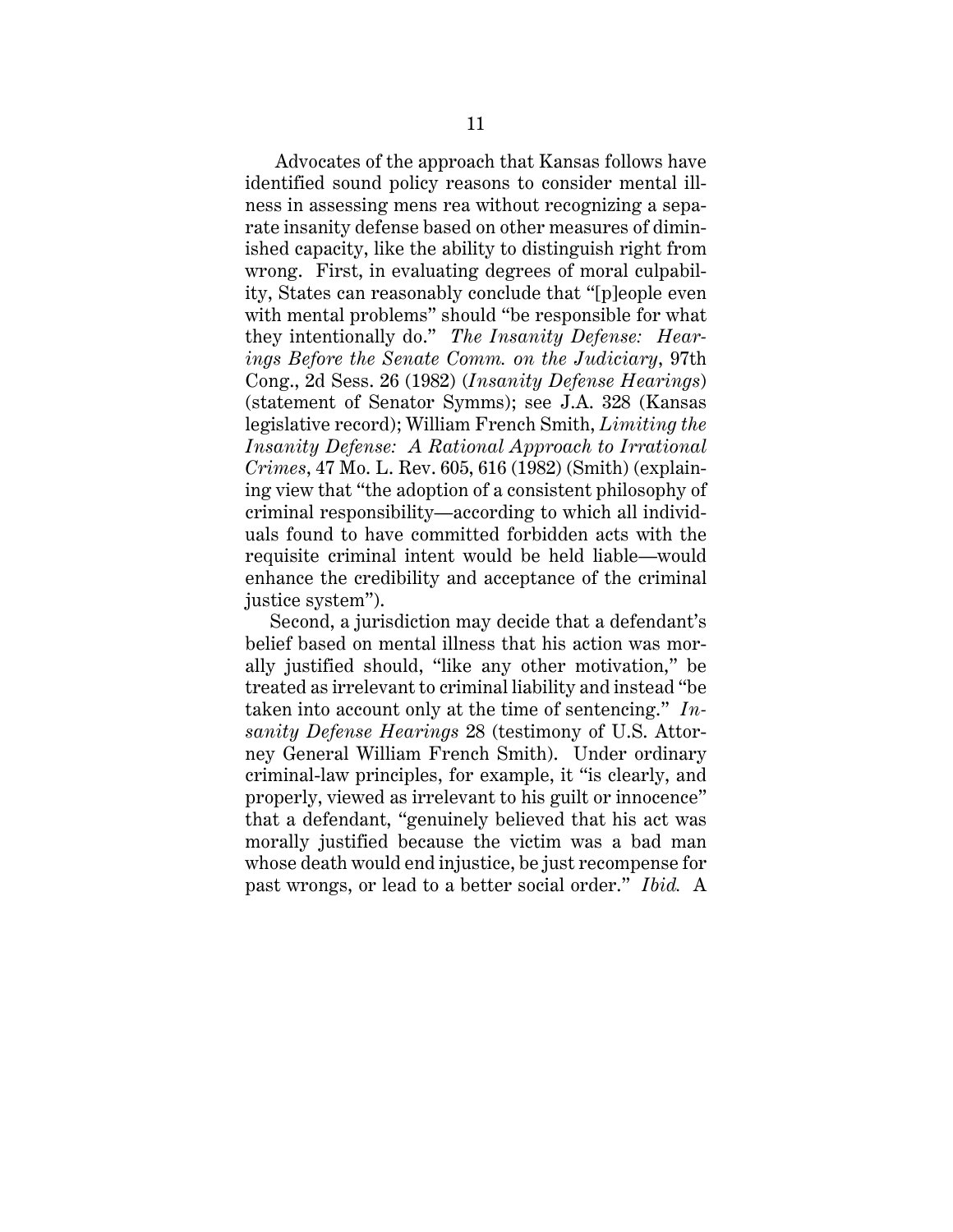jurisdiction could decide as a policy matter to treat all such beliefs in the same way, whether or not they stem from mental illness.

Third, a State could conclude that expanding considerations of mental illness beyond mens rea may confuse jurors and "distort[] \* \* \* the trial process" by focusing on issues unrelated to whether the defendant committed the crime as defined by its elements. Smith 611; see, *e.g.*, J.A. 290 (Kansas legislative record); *Limiting the Insanity Defense: Hearings Before the Subcomm. on Criminal Law of the Senate Comm. on the Judiciary*, 97th Cong., 2d Sess. 311-313 (1982) (testimony by the Idaho Attorney General that mens rea approach lessens juror confusion and "reduce[s] the complexity of the jury question to one of intent"). "[J]uries have traditionally dealt with the existence or non-existence of *mens rea*," and the mens rea approach therefore "poses no additional burdens on them." S. Rep. No. 307, 97th Cong., 1st Sess. 105 (1981) (Senate Report). A State accordingly may view the mens rea approach as a way to "remove[] nebulous and extraneous issues from the determination of guilt." *Id.* at 104.

Fourth, a State could adopt the mens rea approach to address concerns that psychiatric evidence cannot reliably guide jurors in resolving the difficult issues inherent in a broader approach to insanity, such as making a yes-or-no factual finding about whether the defendant could distinguish right from wrong or control his behavior. See *Clark*, 548 U.S. at 755 n.24 (assessment of cognitive incapacity is an "easier enquiry" for "the factfinder to conduct" than the "harder and broader enquiry whether the defendant knew his actions were wrong"). As this Court has observed, "psychiatrists disagree widely and frequently on what constitutes mental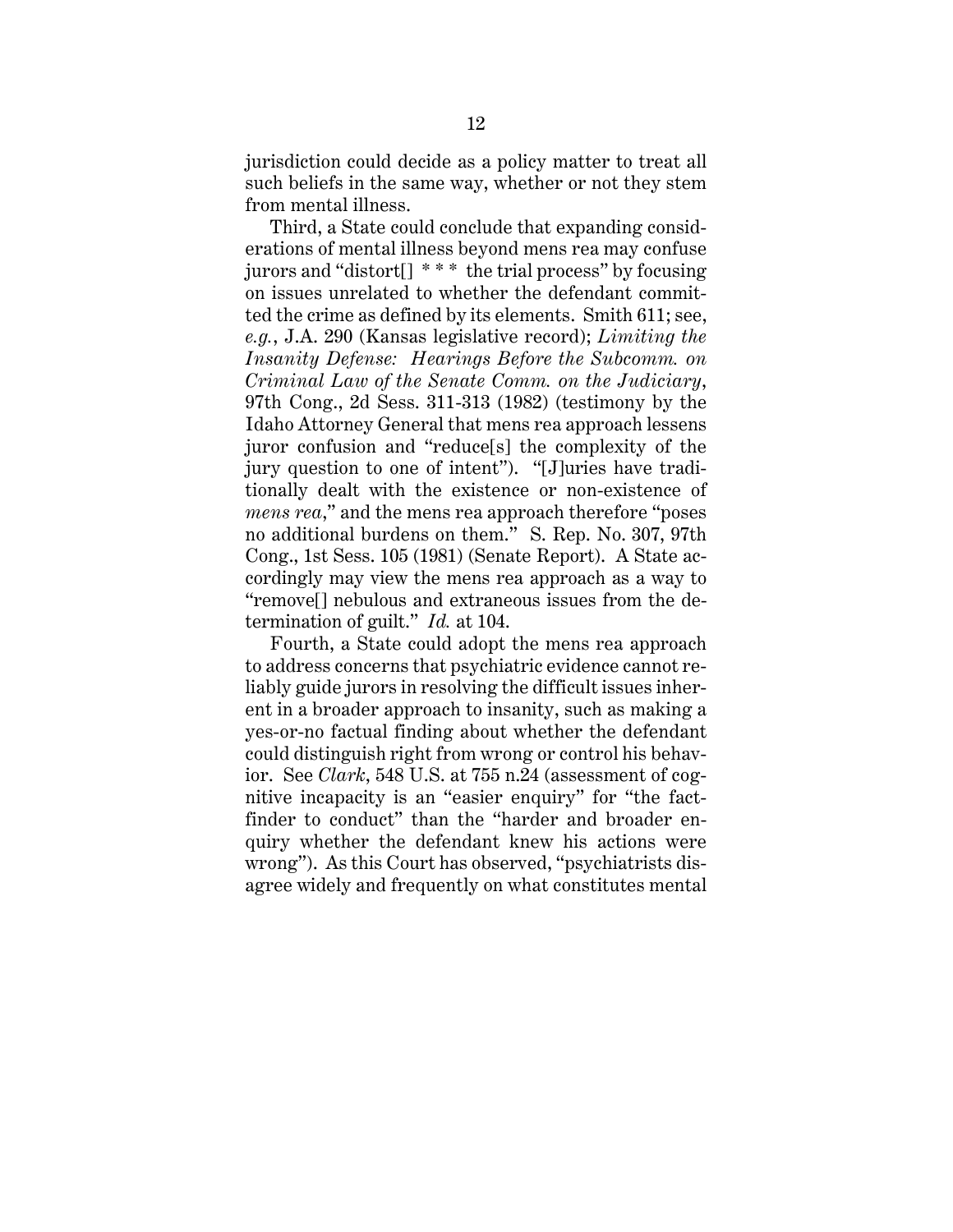illness" and "on the appropriate diagnosis to be attached to given behavior and symptoms." *Ake* v. *Oklahoma*, 470 U.S. 68, 81 (1985); see *Jones* v. *United States*, 463 U.S. 354, 365 n.13 (1983) (observing that the Court has "recognized repeatedly the uncertainty of diagnosis in this field and the tentativeness of professional judgment") (citation and internal quotation marks omitted). Because even "experts disagree about both the meaning of the terms used to discuss the defendant's mental state and the effect of particular mental states on actions," a jury might have difficulty applying such concepts. *Insanity Defense Hearings* 29 (testimony of Attorney General Smith).

Finally, States may reasonably conclude that channeling claims of mental illness unrelated to mens rea to sentencing, instead of allowing them to categorically excuse a defendant's criminal conduct, facilitates a fairer and more nuanced consideration of such claims. See Smith 609. In the sentencing context, a judge can make an individualized determination of the precise mitigating effect of mental illness and can tailor a sentence to reflect "society's recognition of the defendant's lack of moral culpability for his offense." Senate Report 102. Accounting for mental illness that does not create reasonable doubt as to mens rea at the sentencing stage can "eliminate some of the confusion and inconsistency which results from considering mental illness" as an allor-nothing limitation on criminal liability and can ensure that "treatment [is provided] for offenders in appropriate circumstances." Idaho State Senate, *Statement of Purpose, S.B. 1396*, 46th Leg., 2d Reg. Sess. (1982) (enacting Idaho's mens-rea-based statute).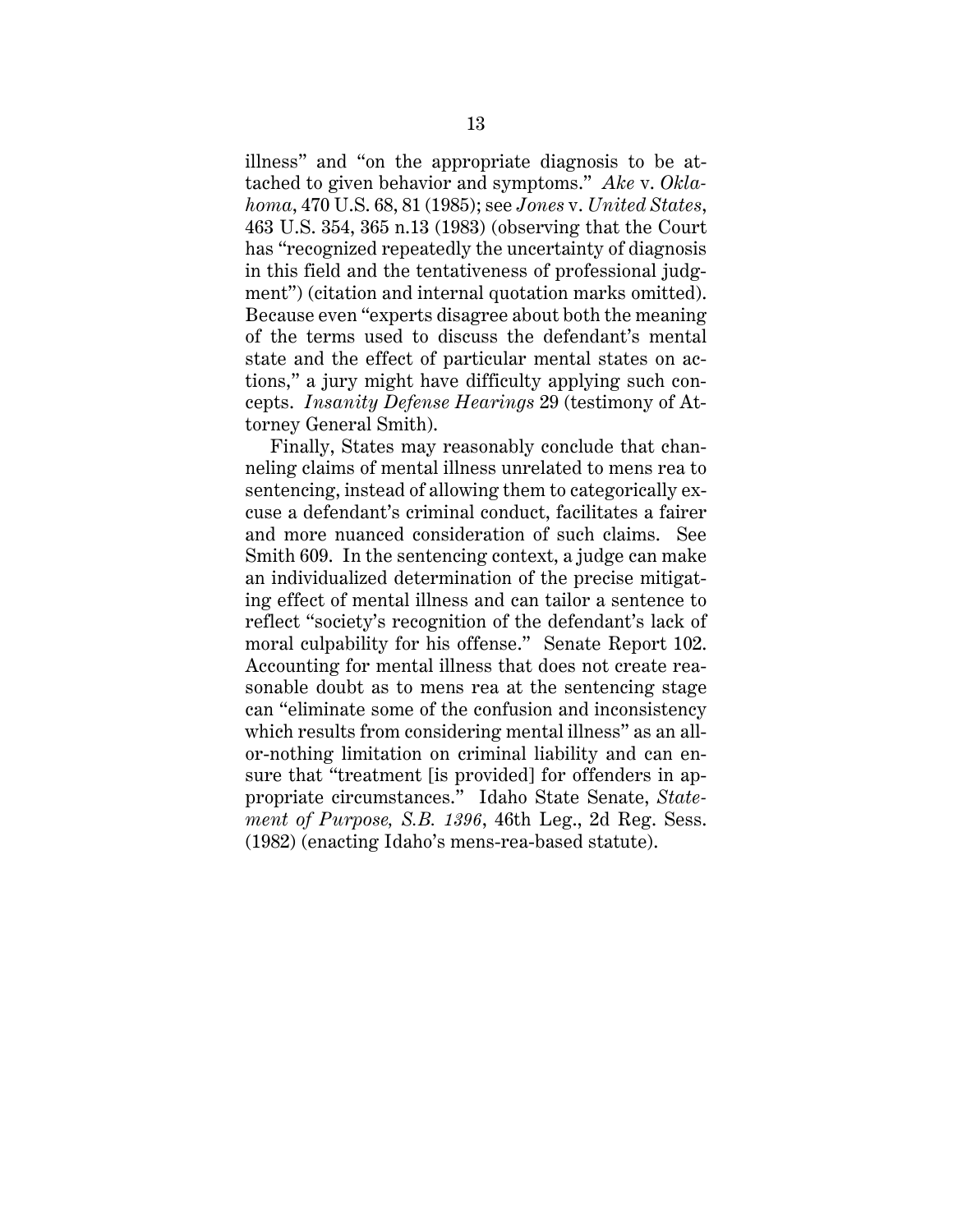#### **B. The Due Process Clause Neither Forecloses Kansas's Mens Rea Approach Nor Requires A Right-And-Wrong Test Of Insanity**

Petitioner contends (Br. 15, 41) that the Due Process Clause requires Kansas to excuse criminal liability for a "larger category of morally incapacitated defendants" by expanding the legal excuse of insanity to encompass consideration of "the defendant's ability to rationally appreciate right and wrong with respect to his offense." Under this Court's jurisprudence, however, a State's treatment of insanity violates due process only if it "offends [a] principle of justice so rooted in the traditions and conscience of our people as to be ranked as fundamental." *Clark*, 548 U.S. at 748 (citation omitted; brackets in original). Satisfying that standard "entails no light burden," *id.* at 749, and petitioner cannot carry it. When a "rule has considerable justification," as Kansas's does, that "alone casts doubt upon the proposition that the opposite rule is a 'fundamental principle.'" *Egelhoff*, 518 U.S. at 49 (plurality opinion). And as a historical matter and still today, approaches to mental illness as an excuse for criminal liability have widely varied, with "no particular formulation \*\*\* evolv[ing] into a baseline for due process." *Clark*, 548 U.S. at 752. This Court has thus repeatedly refused to constitutionalize any specific approach to insanity claims, and it should refuse again here.

#### *1. The mens rea approach has historical roots in the English common law*

At the time of the Framing, English jurists varied widely on the circumstances in which mental illness should excuse criminal conduct, with no clear consensus on the proper legal test of insanity. Kansas's mens rea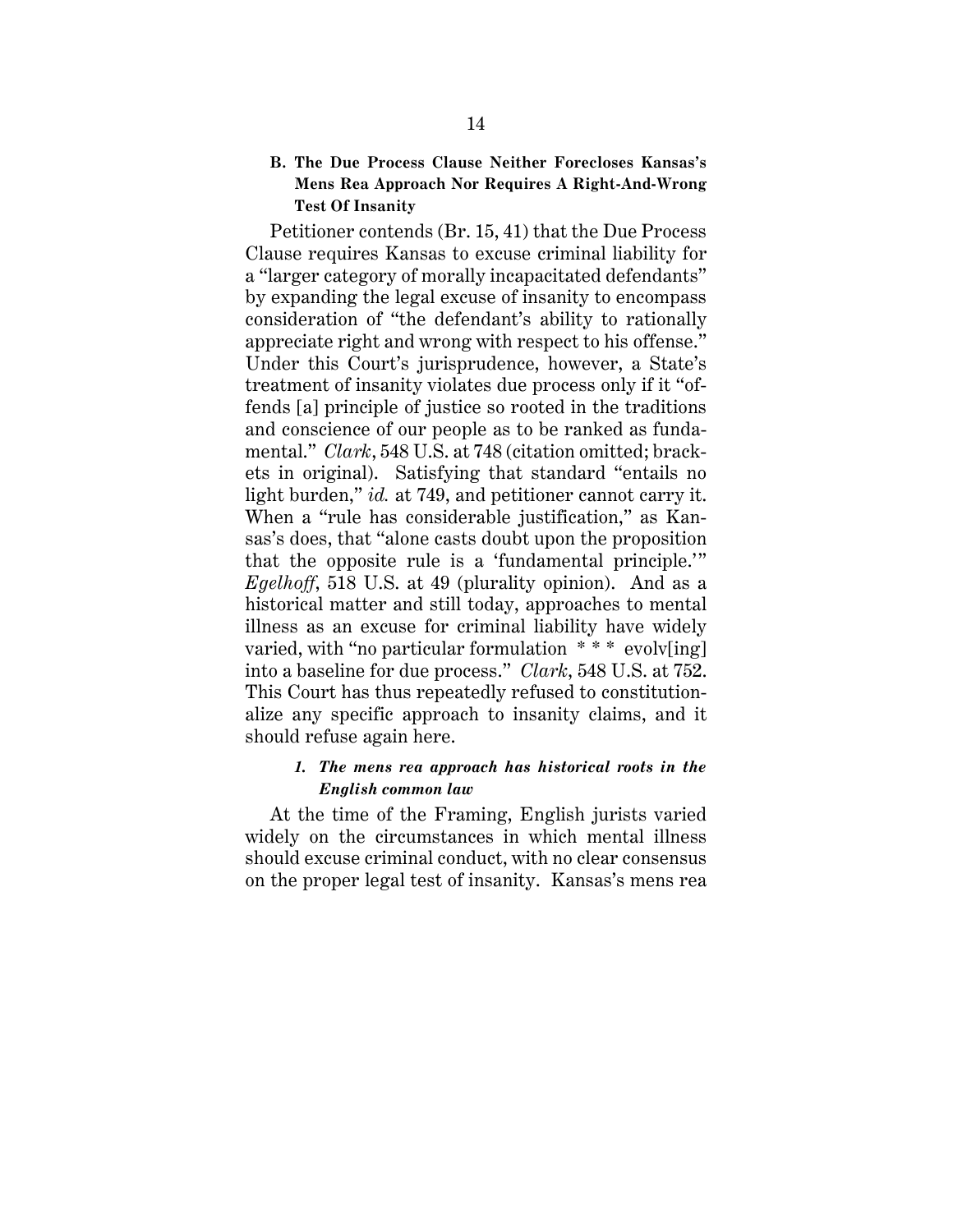approach is consistent with early articulations of the insanity standard, which required total cognitive impairment that prevented a defendant from forming criminal intent.

a. Historically, recognition of insanity as an excuse for criminal liability was often justified on the ground that, "as a murder or other felony requires a *mens rea*, an insane person could not commit such felony, since he did not have capacity to have a *mens rea*." Homer D. Crotty, *The History of Insanity as a Defence to Crime in English Criminal Law*, 12 Calif. L. Rev. 105, 110 (1924) (Crotty). Some early approaches to insanity accordingly required complete cognitive incapacity that prevented the defendant from knowing the nature and quality of his act. See, *e.g.*, S. Sheldon Glueck, *Mental Disorder and the Criminal Law—A Study in Medico-Sociological Jurisprudence* 126-127 (1927) (Glueck).

In what became known as the "wild beast" test, for example, Henry de Bracton defined insane individuals in the thirteenth century as those whose mental capacity was akin to that of a "brute animal." Anthony M. Platt, *The Origins and Development of the "Wild Beast" Concept of Mental Illness and Its Relation to Theories of Criminal Responsibility*, 1 Issues in Criminology 1, 5-6 (1965) (citing translation from Latin) (citations and internal quotation marks omitted); see John Biggs, *The Guilty Mind* 82 (1955) (translating Bracton's reference in his 1256 treatise on English law to men who "are not greatly removed from beasts for they lack reasoning"). The wild beast test was employed through at least the nineteenth century, with one canonical case explaining that "it is not every kind of frantic humour or something unaccountable in a man's actions,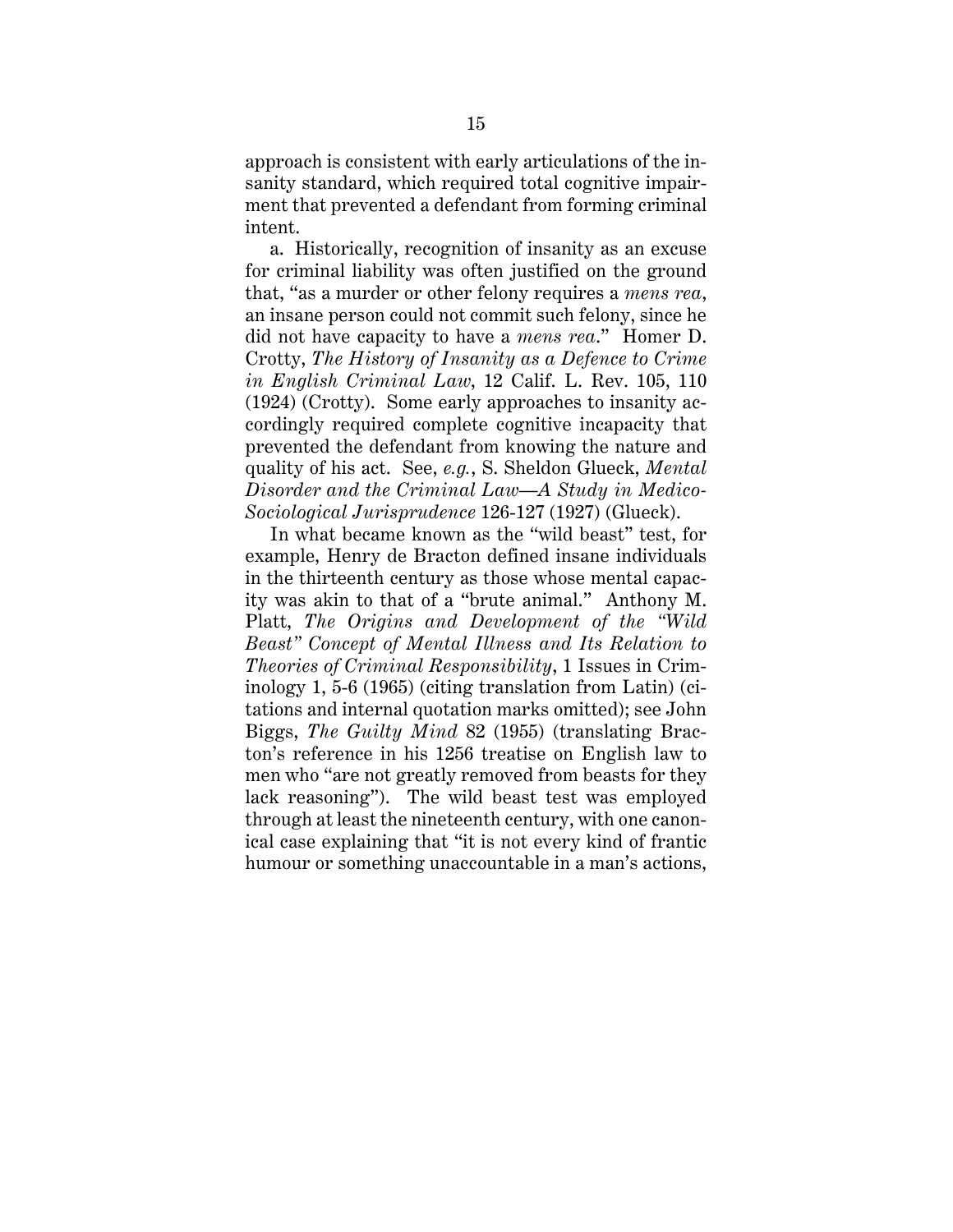that points him out to be such a madman as is to be exempted from punishment: it must be a man that is totally deprived of his understanding and memory, and doth not know what he is doing, no more than an infant, than a brute, or a wild beast." *Rex* v. *Arnold*, 10 George I 695, 764-765 (Ct. Common Pleas 1724). Similarly, in 1812, Lord Chief Justice Mansfield defined insanity in *Bellingham's Case* (I George Dale Collinson, *A Treatise on The Law concerning Idiots, Lunatics, and Other Persons Non Compotes Mentis* 636 (1812)) to require that "all power of entertaining any intention whatsoever \* \* \* be lost before one can be excused from criminal responsibility on the basis of mental unsoundness." Glueck 149-150.

Early English treatises likewise linked the legal definition of insanity to the defendant's lack of mens rea. In 1628, Sir Edward Coke wrote that in criminal cases, "*Actus non facit reum, nisi mens sit rea* [the act does not make a person guilty, unless the mind be guilty]," and described a legally insane person as "without his mind or discretion." I Edw. Coke, *The First Part of the Institutes of the Lawes of England* § 405, at 248 (1628); see Glueck 131 (describing how Coke "recognized the necessity of a guilty mind as the basis of every crime, and agreed with Bracton that an insane person can have no criminal intent"). Lord Matthew Hale wrote that a defendant's insanity should excuse criminal behavior because he cannot act "*animo felonico* [with felonious intent]." I Matthew Hale, *The History of the Pleas of the Crown* 37 (1736) (written before Hale's death in 1676). And John Brydall's treatise on insanity published in 1700 stated that "No Felony, or Murder, can be committed without a Felonious Intent, or Purpose."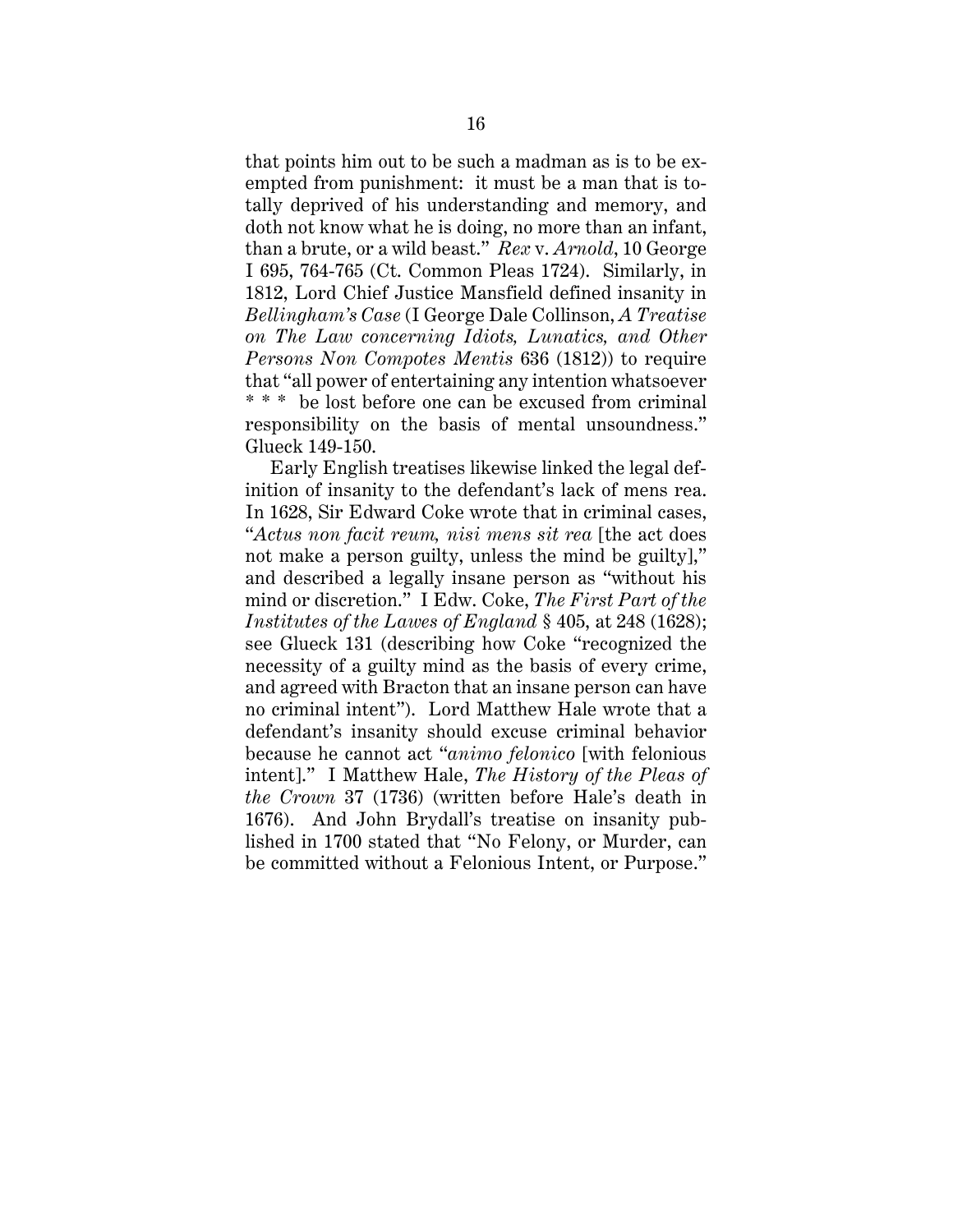John Brydall, *Non Compos Mentis: Or, the Law Relating to Natural Fools, Mad-Folks, and Lunatick Persons, Inquisited, and Explained, for Common Benefit* 75 (1700).

Even early formulations that used the language of moral culpability were sometimes closely intertwined with the absence of mens rea. Initially, some jurists observed that if a defendant had complete cognitive incapacity that prevented distinguishing right and wrong, he could not form criminal intent. As Lord Mansfield stated in *Bellingham's Case*, "If a man were deprived of all power of reasoning, so as not to be able to distinguish whether it was right or wrong to commit the most wicked transaction, he could not certainly do an act against the law. Such a man, so destitute of all power of judgment, could have no intention at all." Glueck 149 (quoting Lord Mansfield). Similarly, Michael Dalton wrote that "[i]f one that is *Non compos mentis*, or an ideot, kill a man, this is no Felony; for they have not knowledge of good and evil, nor can have a Felonious intent, nor a will or mind to do harm." Michael Dalton, *The Countrey Justice* 283 (1666); see Anthony Platt & Bernard L. Diamond, *The Origins of the "Right and Wrong" Test of Criminal Responsibility and Its Subsequent Development in the United States: An Historical Survey*, 54 Calif. L. Rev. 1227, 1235 (1966).

b. In 1843, *M'Naghten's Case* set forth an insanity test that treated a defendant's ability to distinguish right and wrong as conceptually distinct from the absence of criminal intent. 8 Eng. Rep. 718 (H.L. 1843). That test recognized a claim of insanity if the defendant was "labouring under such a defect of reason, from disease of the mind, as not to know the nature and quality of the act he was doing; or, if he did know it, that he did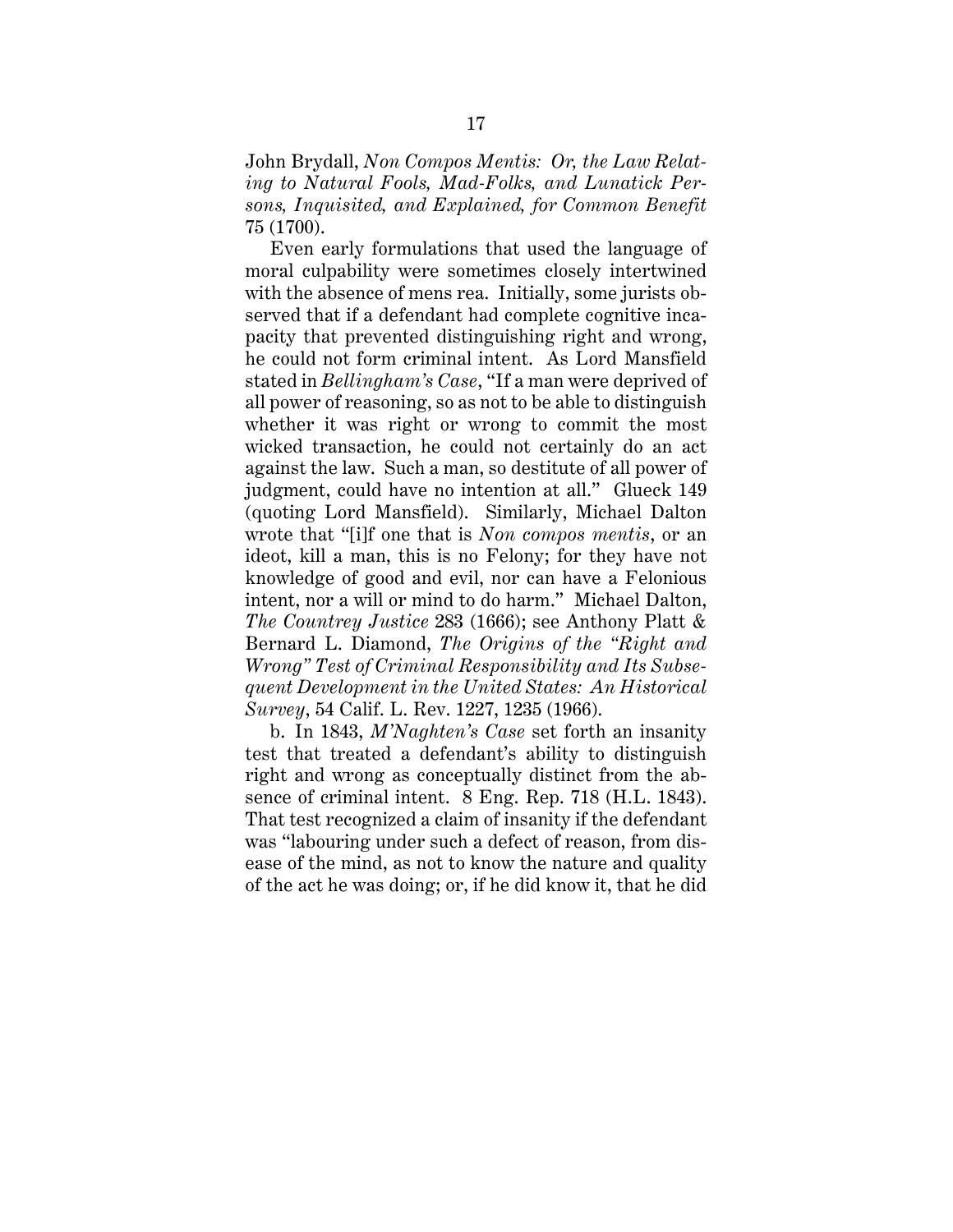not know he was doing what was wrong." 8 Eng. Rep. at 722. While the first component of the *M'Naghten* standard "asks about cognitive capacity," and is thus congruent to Kansas's approach, the "second part presents an ostensibly alternative basis for recognizing a defense of insanity understood as a lack of moral capacity." *Clark*, 548 U.S. at 747.

Although *M'Naghten* proved influential, "[h]istory shows no deference to *M'Naghten* that could elevate its formula to the level of fundamental principle, so as to limit the traditional recognition of a State's capacity to define crimes and defenses." *Clark*, 548 U.S*.* at 749. The development and evolution of other insanity standards continued, such as tests that turned on a defendant's volitional incapacity. See, *e.g.*, *Regina* v. *Oxford*, 173 Eng. Rep. 941, 950 (Cent. Crim. Ct. 1840) (using what became known as the "irresistible impulse" test, which asks "[i]f some controlling disease was, in truth, the acting power within [the defendant] which he could not resist"); but see *Regina* v. *Burton*, 176 Eng. Rep. 354, 357 (Civ. Ct. 1863) (rejecting the irresistible impulse test and characterizing it as "a most dangerous doctrine").

Even courts purporting to follow *M'Naghten* were themselves long in disagreement about whether a rightand-wrong test of insanity should focus on the defendant's capacity to understand that his conduct is legally wrong or morally wrong. As one English jurist summarized the issue:

*A* kills *B* knowing that he is killing *B*, and knowing that it is illegal to kill *B*, but under an insane delusion that the salvation of the human race will be obtained by his execution for the murder of *B*, and that God has commanded him (*A*) to produce that result by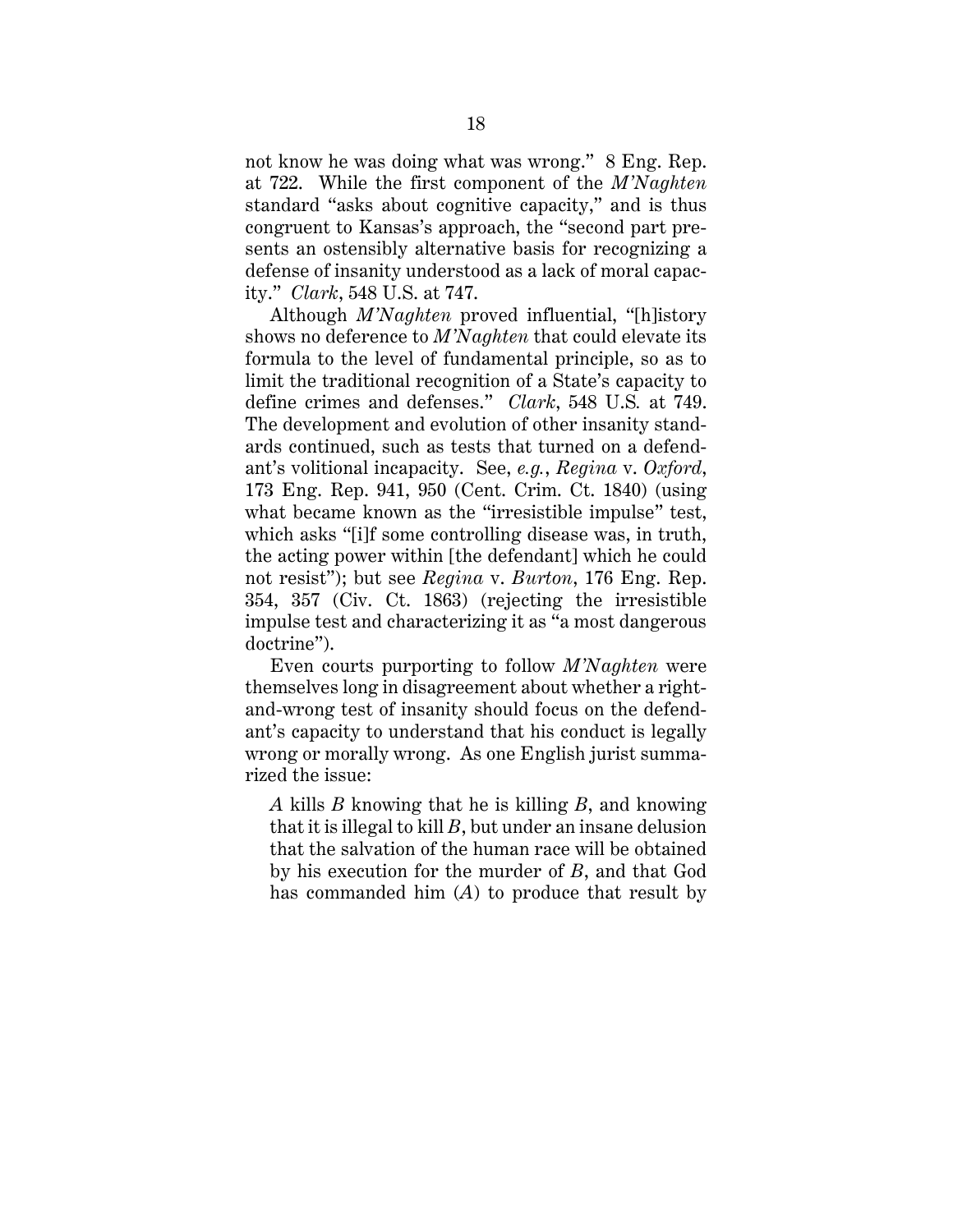those means. *A*'s act is a crime if the word "wrong" means illegal. It is not a crime if the word wrong means morally wrong.

II James Fitzjames Stephen, *A History of The Criminal Law of England* 149 (1883). English courts eventually settled on reading *M'Naghten* to "requir[e] that the defendant know that the act was legally wrong." 1 Wayne R. LaFave, *Substantive Criminal Law* § 7.2(b), at 538 (2d ed. 2003) (LaFave) (citing *Regina* v. *Windle*, 2 Q.B. 826 (Eng. 1952)).

 c. English courts have also varied over time on whether insanity should foreclose criminal liability altogether or be taken into account following conviction. "Though the early law excused the insane offender from the punishment of the felon, it did not in all cases let him go free." Crotty 111. Under the "usual practice," the defendant "was imprisoned and stayed in prison until the king gave him a charter of pardon." *Ibid.* By the fourteenth century, English courts began recognizing insanity as justification for acquittal of a crime. See, *e.g.*, III W. S. Holdsworth, *A History of English Law* § 8, at 372-373 & n.9 (3d ed., *rewritten*, 1923). But the insanity defense's historical roots demonstrate that insanity initially was understood only "to be good grounds for mitigation of punishment." *Id.* §8, at 372.

#### *2. American practices likewise permit a mens rea approach to insanity claims*

In the United States, legislatures have similarly formulated different insanity standards based on evolving medical knowledge and policy judgments, and the mens rea standard has long been viewed as a reasonable option. The right-and-wrong standard of insanity—which is itself subject to considerable variation in whether it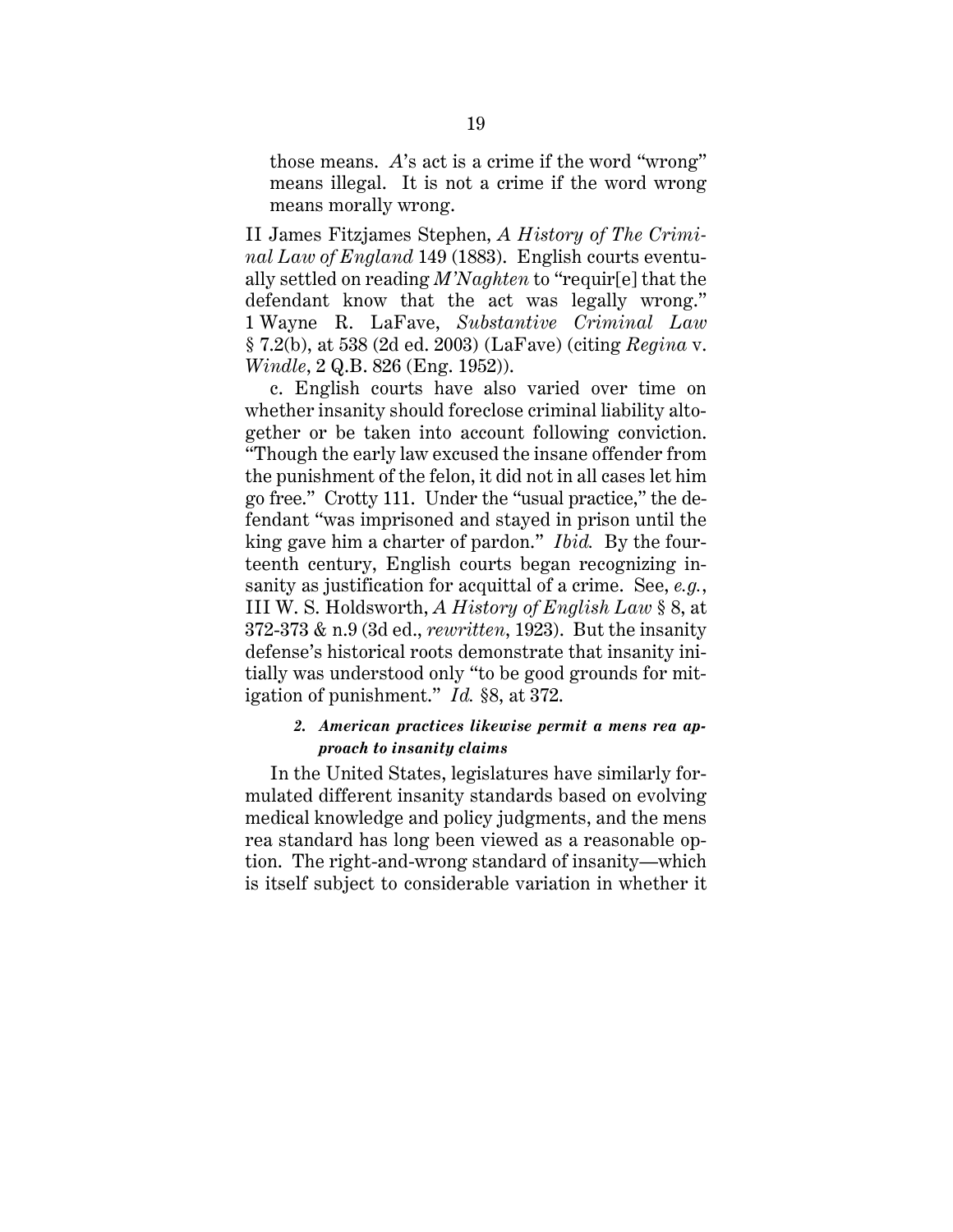focuses on legal or moral wrongs—has never been universally applied at any time throughout history. And the wide variation in insanity approaches over time and in current use illustrate that no single approach to insanity can be viewed as "fundamental." See *Egelhoff*, 518 U.S. at 48 (plurality opinion).

a. Since the Founding, U.S. jurisdictions have adopted a variety of insanity standards. The first case in the United States that cited the *M'Naghten* test also referenced the inability to form criminal intent and the irresistible impulse test. *Commonwealth* v. *Rogers*, 48 Mass. (1 Met.) 500, 501-502 (1844). The irresistible impulse test gained popularity during the nineteenth century, see Donald H. J. Hermann, *The Insanity Defense: Philosophical, Historical and Legal Perspectives* 38 (1983), with some jurisdictions at times defining insanity based only on volitional capacity, without reference to the right-and-wrong standard, see Abraham S. Goldstein, *The Insanity Defense* 67 (1967). In 1870, New Hampshire rejected *M'Naghten* and adopted the "product" test, under which a defendant is excused if his crime "was the offspring or product of mental disease." *State* v. *Pike*, 49 N.H. 399, 441-442 (1870). And States that used a right-and-wrong test of insanity divided on whether the defendant must lack capacity to know his conduct was legally wrong or morally wrong. Compare, *e.g.*, *Harrison* v. *State*, 69 S.W. 500 (Tex. Crim. App. 1902) (employing legal wrongfulness standard), and *Watson* v. *State*, 180 S.W. 168 (Tenn. 1915) (same), with *State* v. *Spencer*, 21 N.J.L. 196 (1846) (employing moral wrongfulness standard), and *People* v. *Schmidt*, 110 N.E. 945 (N.Y. 1915) (same).

At the same time, for at least a century, legislatures and commenters have considered arguments that the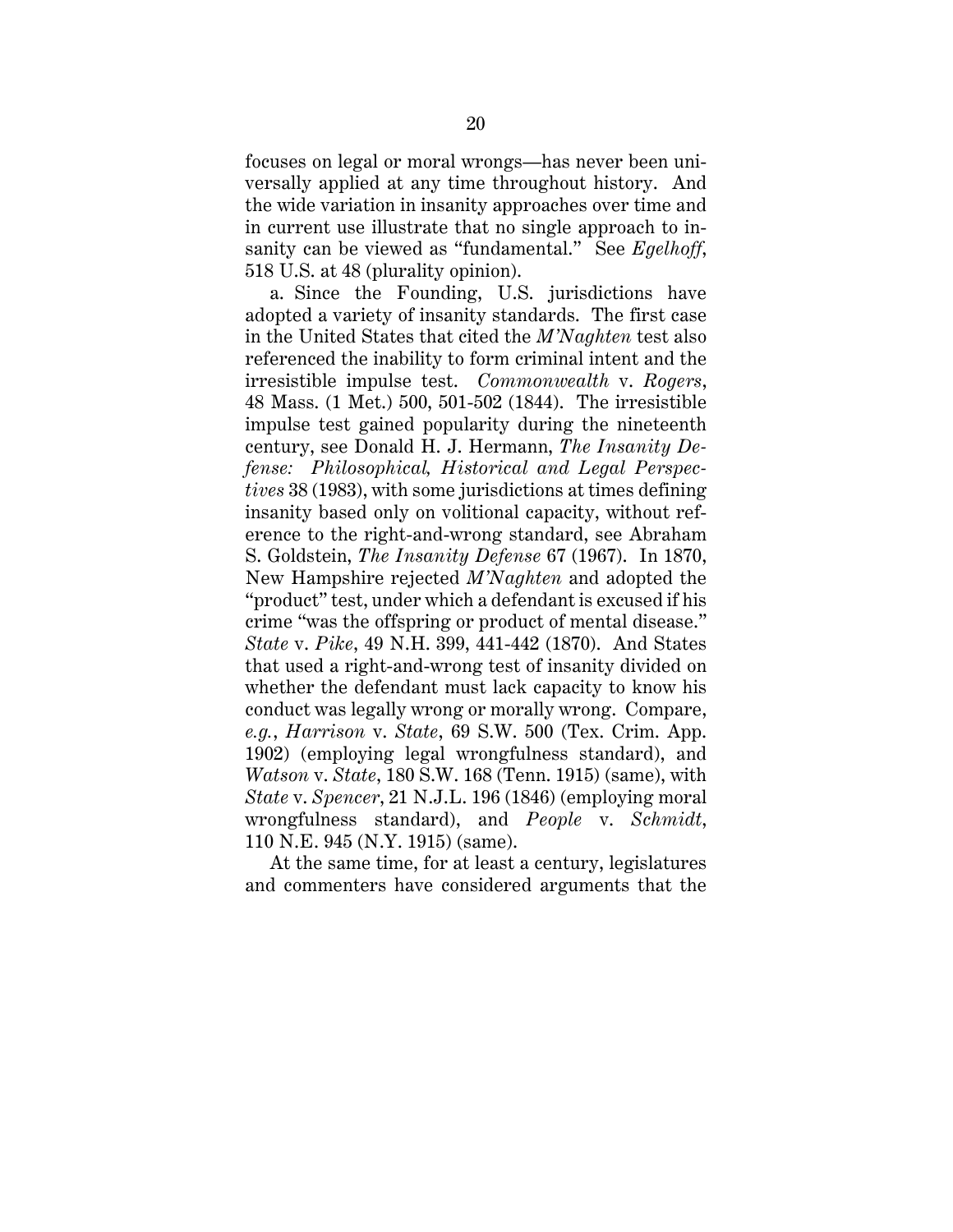insanity test should focus on mens rea rather than other measures of diminished capacity. See Edwin R. Keedy, *Insanity and Criminal Responsibility*, 30 Harv. L. Rev. 535, 535-536 (1917) (describing criminal responsibility bill advanced by the American Institute of Criminal Law and Criminology in 1915, which advocated the mens rea approach); Norval Morris, *The Criminal Responsibility of the Mentally Ill*, 33 Syracuse L. Rev. 477, 499, 510 (1982). Notably, Members of Congress and the Department of Justice advocated for a mens rea approach during efforts to reform the insanity defense in the 1970s and 1980s. *E.g.*, *Insanity Defense Hearings* 26-56 (testimony by Justice Department officials); *Reform of the Federal Criminal Laws: Hearings Before the Subcomm. on Criminal Laws and Procedure of the Senate Comm. on the Judiciary*, 93d Cong., 2d Sess. 6808-6822 (1974) (Justice Department testimony and memorandum advocating a mens rea standard); *United States* v. *Pohlot*, 827 F.2d 889, 899 & n.9 (3d Cir. 1987) (summarizing history of support for the mens rea approach, including bills presented by Senators Hatch, Pressler, Zorinsky, and Biden), cert. denied, 484 U.S. 1011 (1988). Although Congress ultimately enacted a different standard of insanity in 18 U.S.C. 17, Congress recognized that the mens rea approach did not "suffer[] from constitutional defects" because it permitted consideration of mental illness in determining whether "mental state requirements" were satisfied. H.R. Rep. No. 577, 98th Cong., 1st Sess. 7 (1983).

b. The result of this longstanding policy debate is wide contemporary variation in when and how a claim of insanity should excuse a defendant from criminal liability. "Even a cursory examination of the traditional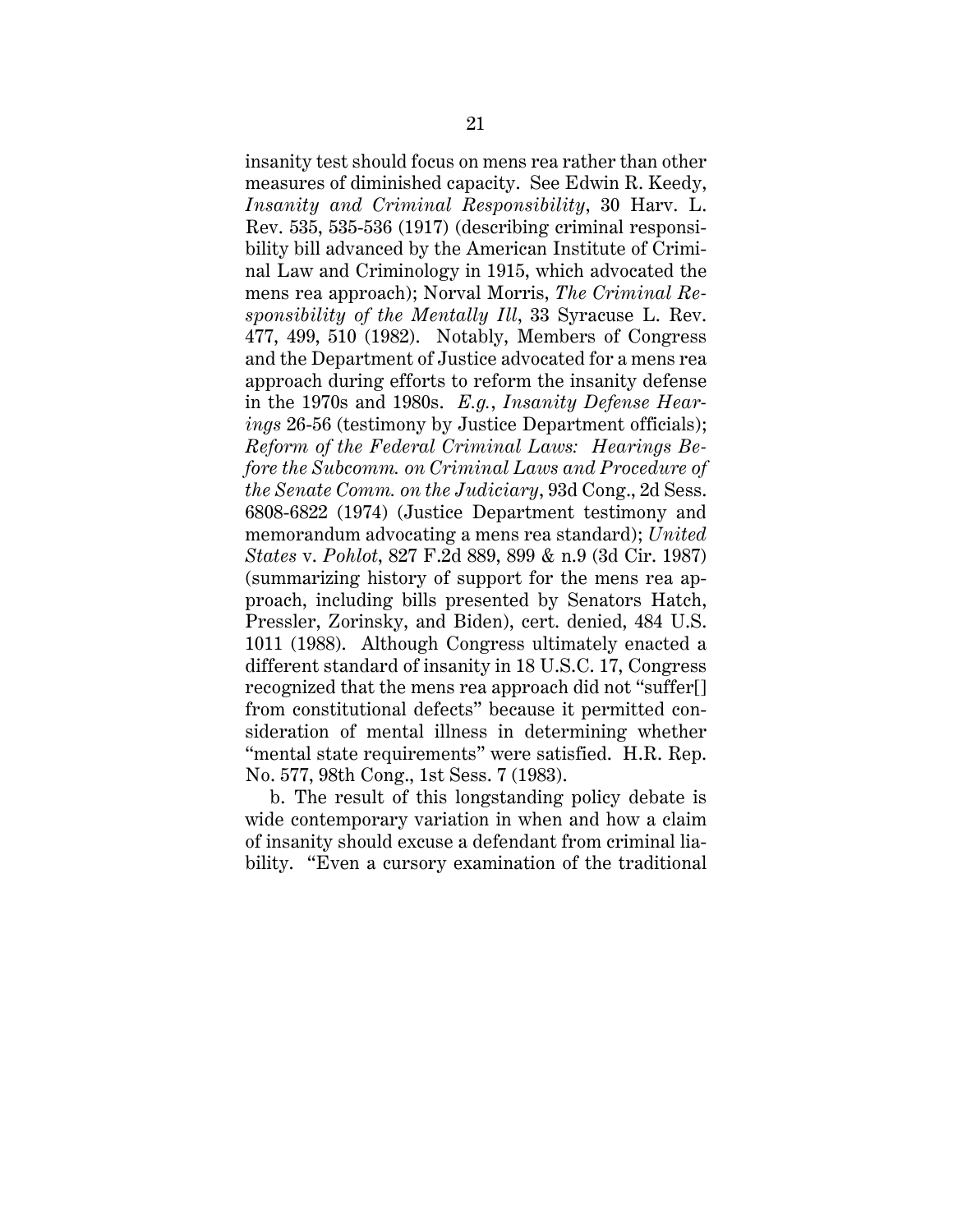Anglo-American approaches to insanity reveals significant differences among them," with "a diversity of American standards." *Clark*, 548 U.S. at 749.

Four States, including Kansas, do not have an affirmative insanity defense, but instead "allow mentaldisease and capacity evidence to be considered \* \* \* when deciding whether the prosecution has proven *mens rea* beyond a reasonable doubt." *Clark*, 548 U.S. at 768; see p. 10, *supra* (citing statutes); see also Alaska Stat. §§ 12.47.010(a), 12.47.020 (2018) (codification of mens rea standard, along with an apparently overlapping affirmative defense if the defendant is unable "to appreciate the nature and quality of [his] conduct"). In those jurisdictions, "the evidence of mental disease or incapacity need only support what the factfinder regards as a reasonable doubt about the capacity to form (or the actual formation of) the *mens rea*, in order to require acquittal of the charge." *Clark*, 548 U.S. at 768.

Many States and the federal government follow some form of *M'Naghten*. See LaFave § 7.2(a), at 527- 528. Several of those jurisdictions omit the first component of the test—whether the defendant knew the "nature and quality of the act"—and instead define insanity based solely on the defendant's inability to differentiate right from wrong. *Id.* § 7.2(a), at 527-528 n.7 (2003 & Supp. 2016-2017). The jurisdictions also divide on whether the defendant may invoke the insanity defense if he understood his conduct violated the law but believed that his actions were morally justified. Compare, *e.g.*, *People* v. *Skinner*, 704 P.2d 752, 764 (Cal. 1985) (allowing such a defense); *State* v. *Worlock*, 569 A.2d 1314, 1322 (N.J. 1990) (same); *State* v. *Ulm*, 326 N.W.2d 159, 161 (Minn. 1982) (same); *People* v. *Wood*, 187 N.E.2d 116, 121 (N.Y. 1962) (same), with *Finger* v.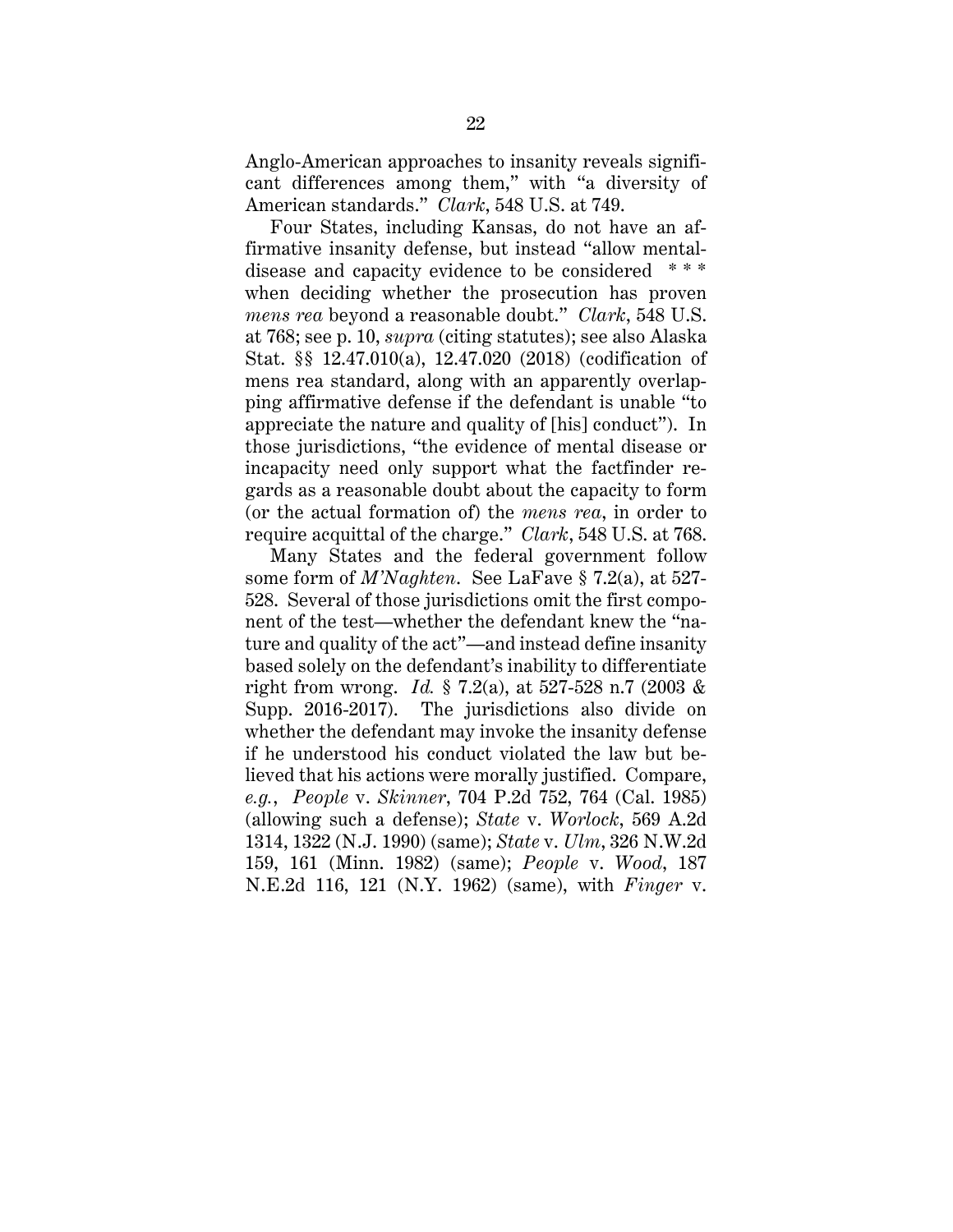*State*, 27 P.3d 66, 84-85 (Nev. 2001) (disallowing such a defense), cert. denied, 534 U.S. 1127 (2002); *State* v. *Crenshaw*, 659 P.2d 488, 493 (Wash. 1983) (same); *State*  v. *Hamann*, 285 N.W.2d 180, 183 (Iowa 1979) (same).

Other jurisdictions use some form of the American Law Institute test, which recognizes an insanity defense if the defendant "lack[ed] substantial capacity either to appreciate the criminality [wrongfulness] of his conduct or to conform his conduct to the requirements of law," I Model Penal Code and Commentaries § 4.01(1), at 163 (1985) (Model Penal Code) (brackets in original). See LaFave § 7.5(b), at 560. Those jurisdictions, like the *M'Naghten* jurisdictions, divide on whether the defendant must appreciate that his conduct was legally or instead morally wrong, as the "drafters left to each jurisdiction a choice between the terms 'wrongfulness' and 'criminality.'" *State* v. *Johnson*, 399 A.2d 469, 477 (R.I. 1979). Still other States have adopted unique insanity standards. See *State* v. *Cegelis*, 638 A.2d 783 (N.H. 1994) (using the "product" approach); N.D. Cent. Code § 12.1-04.1-01(1)(a) (2012) (considering, *inter alia*, whether the defendant's conduct resulted from "a serious distortion of the [defendant's] capacity to recognize reality").

States also take different approaches to insanity by "limit[ing], in varying degrees, which sorts of mental illness or defect can give rise to a successful insanity defense." *Clark*, 548 U.S. at 750 n.11; see LaFave § 7.2(a), at 528-534; Resp. Br. 31. Under the federal standard, for example, the defendant must have a "severe" mental disease or defect. 18 U.S.C. 17(a). Other jurisdictions exclude specific types of disorders from excusing criminal conduct, such as psychosexual disor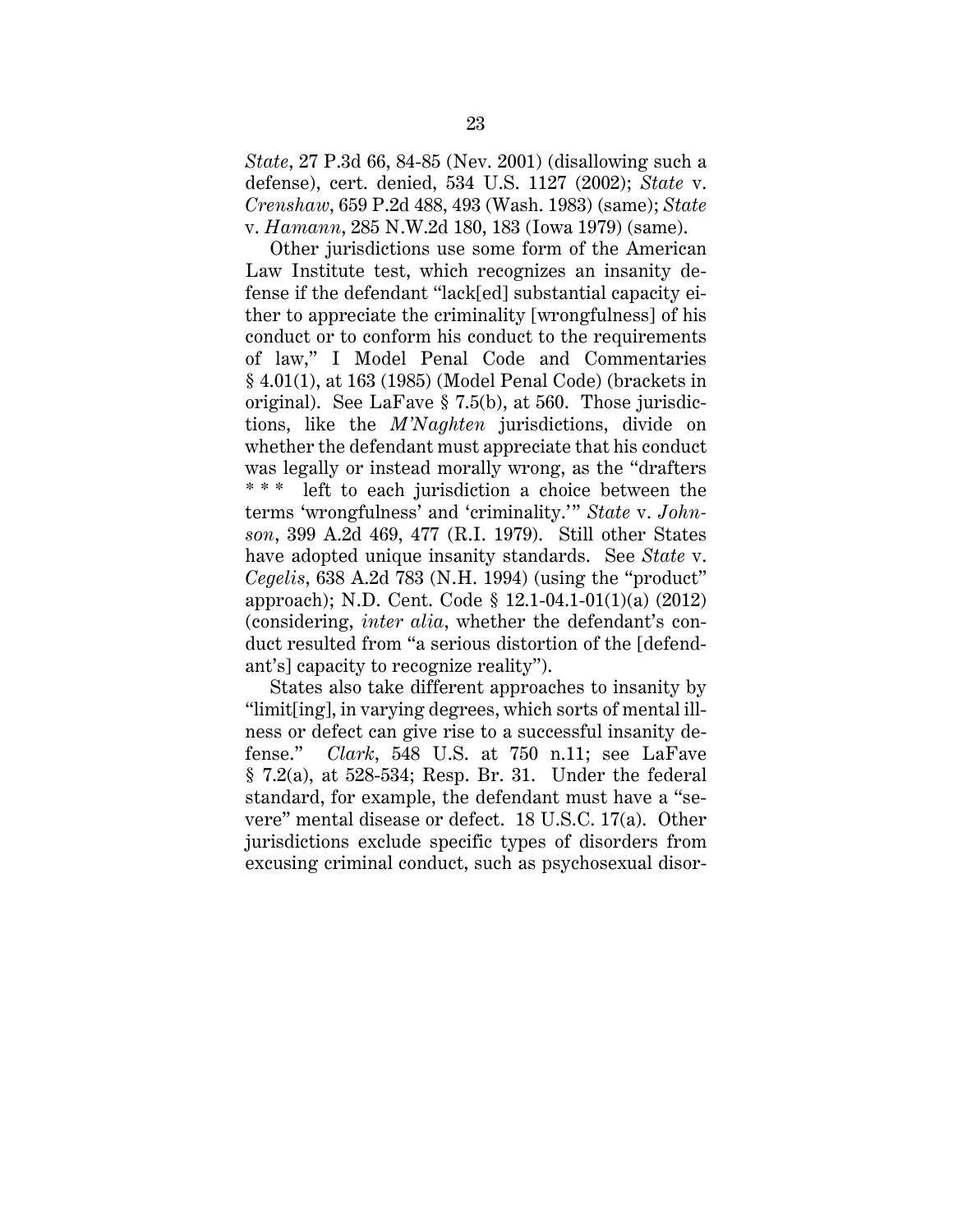ders, *e.g.* Ariz. Rev. Stat. Ann. § 13-502 (2010), personality disorders, Or. Rev. Stat. § 161.295(2) (2017), or mental illnesses caused by long-term substance abuse, even if the defendant is not under the temporary influence of an intoxicating substance at the time of the offense, *Bieber* v. *People*, 856 P.2d 811, 818 (Colo. 1993), cert. denied, 510 U.S. 1054 (1994). And a number of jurisdictions follow the Model Penal Code, which provides that the insanity defense cannot be based on "abnormality manifested only by repeated criminal or otherwise antisocial conduct." Model Penal Code § 4.01(2), at 163; *e.g.*, Ind. Code Ann. § 35-41-3-6(b) (LexisNexis 2009). Those varying approaches, like the others across jurisdictions and over time, refute petitioner's claim that a right-and-wrong test of insanity is a fundamental principle of law.

#### *3. This Court's precedents confirm that Kansas's approach to insanity is constitutional*

Recognizing the wide variety of historical and contemporary approaches to insanity, this Court has repeatedly rejected claims that the Constitution requires the States to adopt a particular insanity test. *Clark*, 548 U.S. at 752-753; *Leland* v. *Oregon*, 343 U.S. 790, 800-801 (1952); see *Powell*, 392 U.S. at 536 (plurality opinion). The analysis in those cases confirms that petitioner cannot carry his burden of demonstrating that the Due Process Clause forbids the approach that Kansas and like-minded States have chosen.

In *Clark*, this Court rejected the defendant's argument that the "*M'Naghten* test represents the minimum that a government must provide in recognizing an alternative to criminal responsibility on grounds of mental illness or defect." 548 U.S. at 748. *Clark* in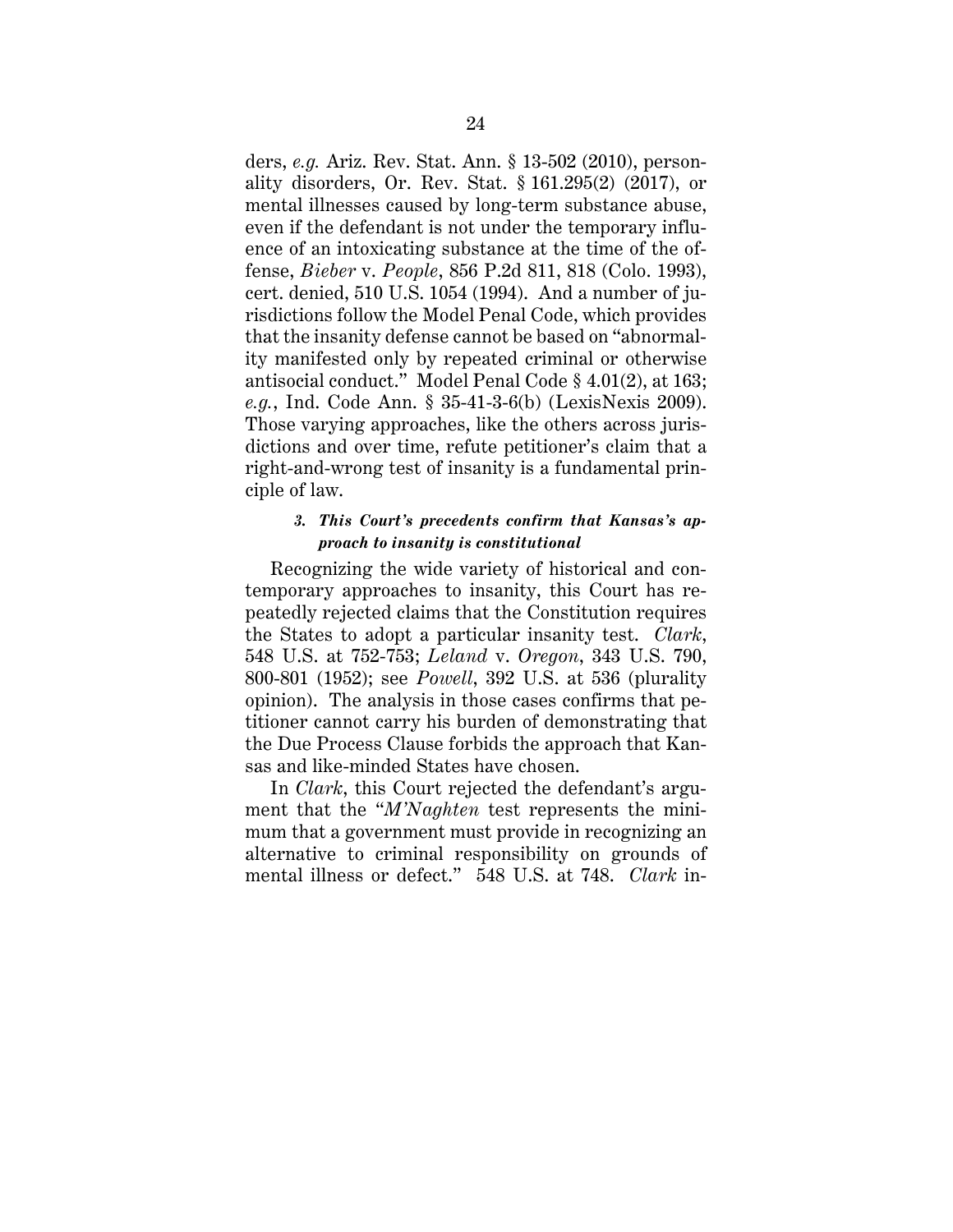volved a state statute that recognized insanity as a defense if the defendant "did not know the criminal act was wrong," but did not separately excuse his conduct if he did not know the nature or quality of his action. *Id.* at 744 n.2 (citation omitted). The Court acknowledged that a substantial number of jurisdictions had "adopted a recognizable version of the *M'Naghten* test with both its cognitive incapacity and moral incapacity components." *Id.* at 750. But the Court found that the diverse legal landscape foreclosed any constitutional requirement to define insanity based on the *M'Naghten* standard. *Id.* at 753.

Similarly, in *Leland*, this Court held that due process did not require Oregon to adopt the irresistible-impulse approach in lieu of *M'Naghten*. 343 U.S. at 800-801. The Court explained that "choice of a test of legal sanity involves not only scientific knowledge but questions of basic policy as to the extent to which that knowledge should determine criminal responsibility." *Id.* at 801. Because "[t]his whole problem has evoked wide disagreement among those who have studied it," with no consensus on an insanity standard, the Court found it "clear that adoption of the irresistible impulse test is not 'implicit in the concept of ordered liberty.'" *Id.* at 801 (citation omitted); see *id.* at 803 (Frankfurter, J., dissenting on other grounds) (observing that "it would be indefensible to impose upon the States, through the due process of law \* \* \* , one test rather than another for determining criminal culpability, and thereby to displace a State's own choice of such a test").

Likewise, in *Powell*, a plurality of the Court reiterated that "[n]othing could be less fruitful than for this Court to be impelled into defining some sort of insanity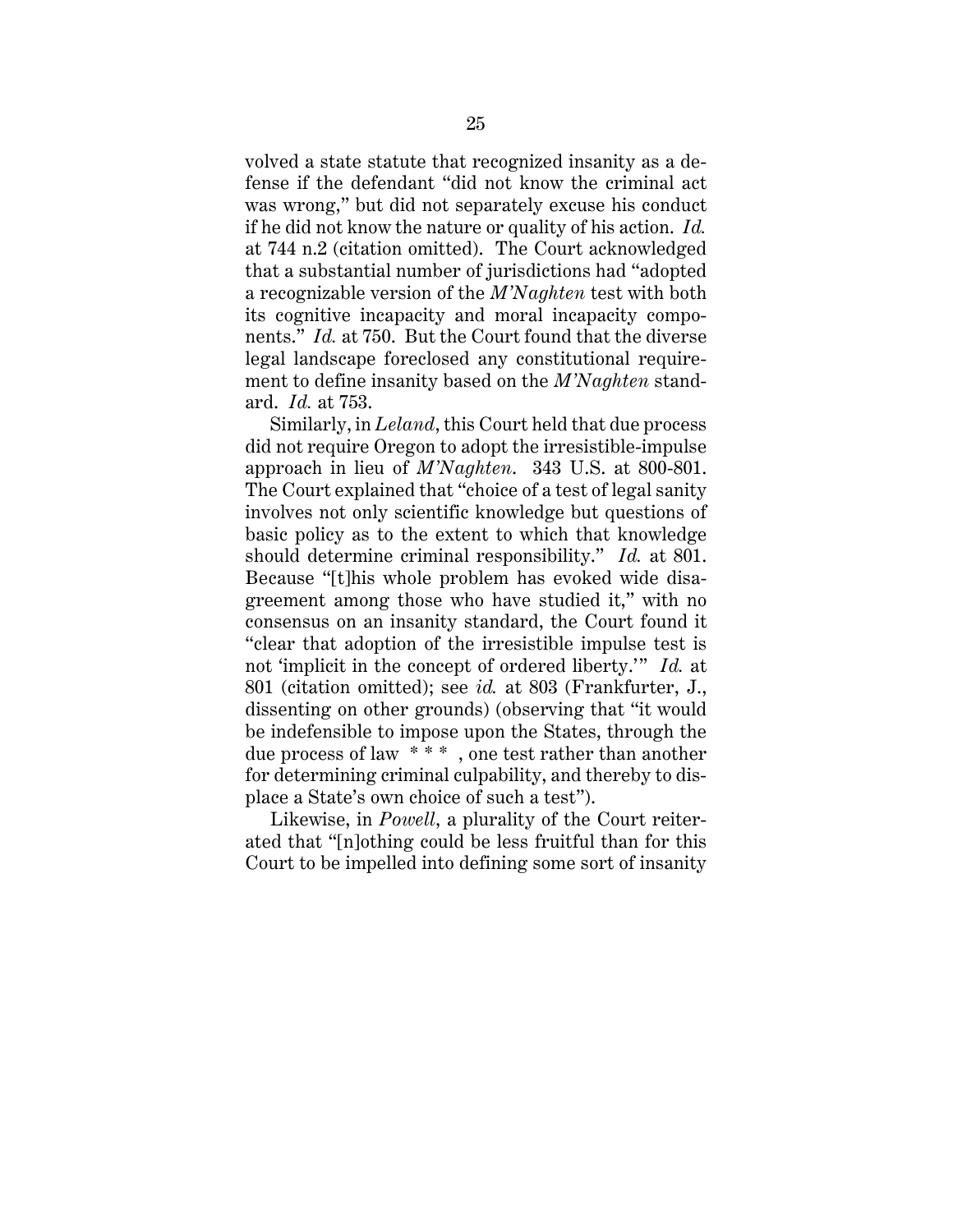test in constitutional terms." 392 U.S. at 536. The plurality cited "the centuries-long evolution of the collection of interlocking and overlapping concepts which the common law has utilized to assess the moral accountability of an individual for his antisocial deeds." *Id.* at 535-536. Selection of an appropriate insanity standard, the plurality explained, had always been "the province of the States." *Id.* at 536; *id.* at 545 (Black, J., concurring) (noting "the indefensibility of imposing on the States any particular test of criminal responsibility").

Petitioner has not identified any heretofore unrecognized fundamental principle that would support constitutionalizing his preferred approach to insanity claims. "There being such fodder for reasonable debate about what the cognate legal and medical tests should be, due process imposes no single canonical formulation of legal insanity." *Clark*, 548 U.S. at 753. Instead, the legal approaches for which forms of mental illness should "excuse from conventional criminal responsibility" are "subject to flux and disagreement." *Id.* at 752. No sound reason exists for this Court to sharply depart from its prior analysis by "formulating a constitutional rule" that "would reduce, if not eliminate, th[e] fruitful experimentation [among the States], and freeze the developing productive dialogue between law and psychiatry into a rigid constitutional mold," *Powell*, 392 U.S. at 536-537 (plurality opinion).

### **C. Legislatures Are Better Situated Than Courts To Make The Moral Judgments Necessary To Decide When Mental Illness Should Excuse Criminal Liability**

Judicial override of legislative policymaking in the sensitive and evolving area of insanity claims would be not only doctrinally and historically insupportable, but also practically unworkable. The Due Process Clause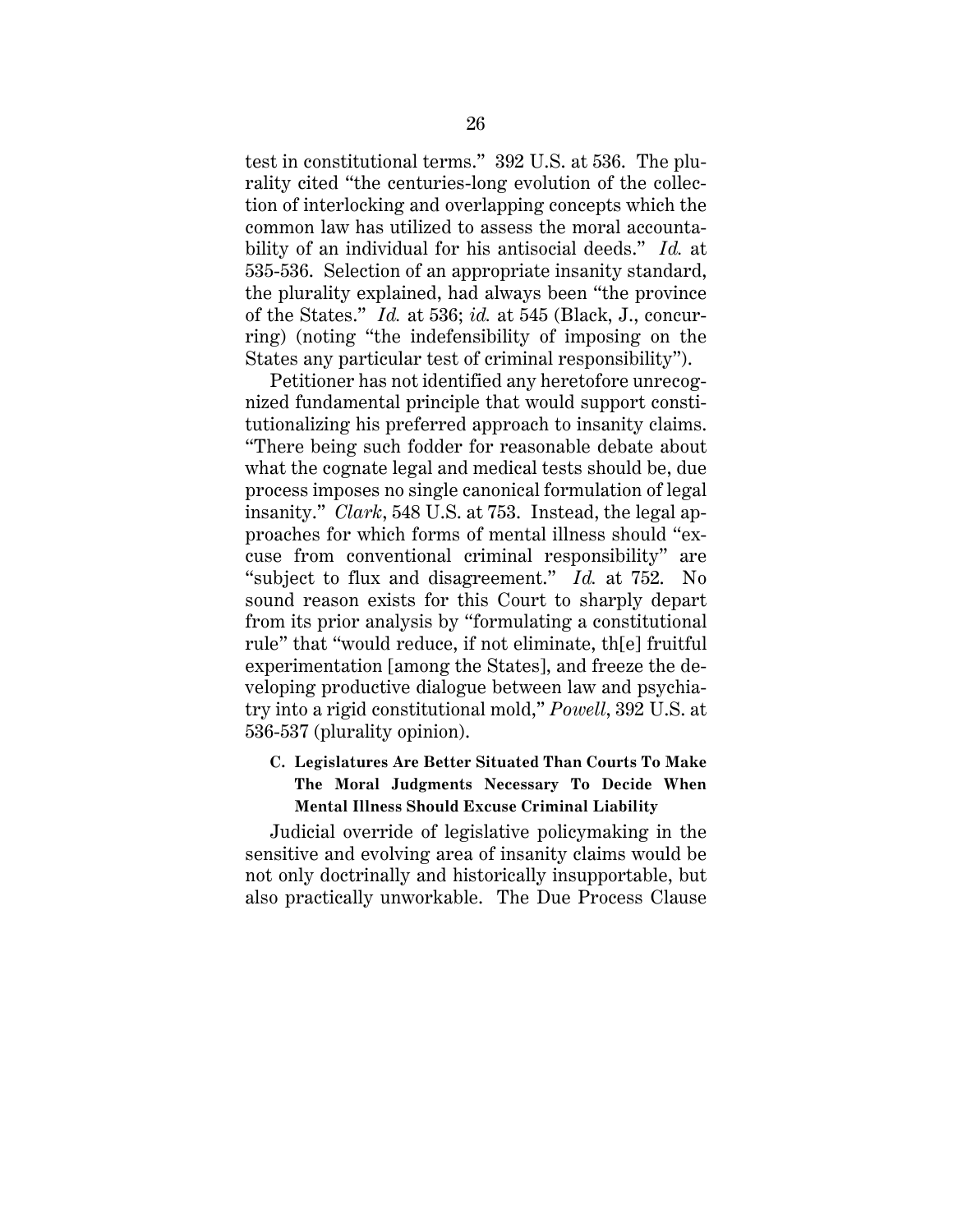provides no guidance on which manifestations of mental illness should wholly excuse criminal liability, and petitioner's amorphous proposal for a constitutional rule focused on blameworthiness would involve difficult line drawing that courts are ill-equipped to perform.

The constitutional rule that petitioner proposes that States must adopt "some mechanism, using some standard," under which "a person whose mental state renders them blameless cannot be held criminally accountable," Pet. Br. 37—raises more questions than it answers. If "blamelessness" is intended to encompass *all* defendants who assert moral incapacity, the rule would cast doubt on the numerous state laws that restrict insanity claims based on type of mental illness or on whether the defendant knew his acts were legally wrong rather than morally wrong. If petitioner's test instead encompasses only *some* assertions of moral incapacity, courts would have to determine degrees of blameworthiness as a constitutional matter, with no clear guidance from text, history, or precedent on how to do so.

Courts have no discernable standards by which to assess, for example, whether someone whose mental illness makes him unable to control his conduct should be deemed more culpable than someone whose mental illness makes him unable to "tell right from wrong," Pet. Br. 42 (citation omitted). Nor, for that matter, is it even clear what it means to be able to "tell right from wrong." Although petitioner would apparently excuse a "defendant who believes that a wolf has ordered him to kill the victim," *id.* at 41 (citation, ellipses, and internal quotation marks omitted), he fails to explain why such a defendant should necessarily be deemed less culpable than a non-delusional but easily manipulated defendant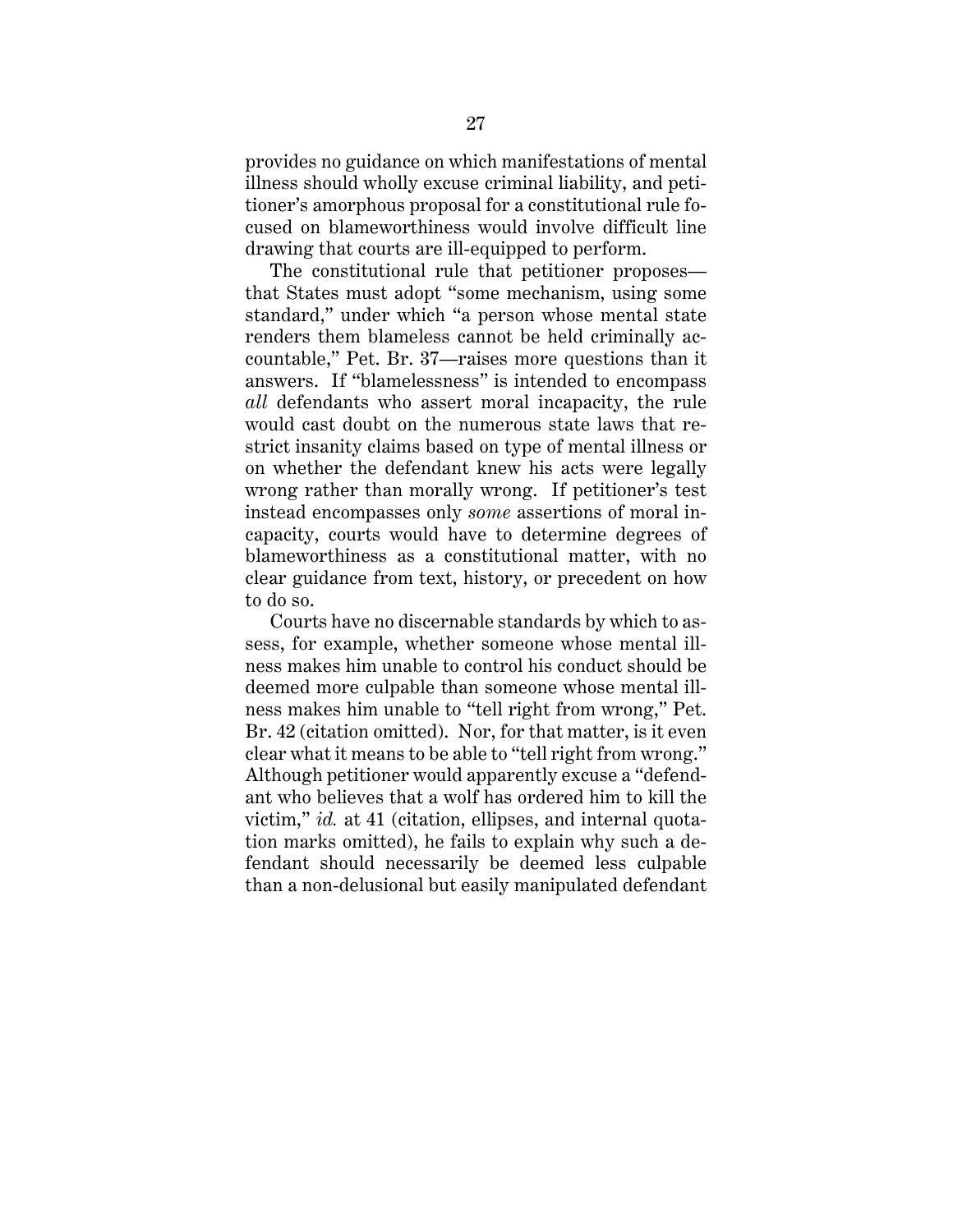who commits a murder on the orders of a family member. Other slippery-slope problems abound. For example, the Constitution does not clearly distinguish between moral incapacitation that results from a defendant's own long-term substance abuse, that manifests itself only as criminal psychosis, or that is caused by other particular types of mental illness. It is one thing for legislatures to draw such distinctions, see pp. 23-24, *supra* (citing statutes); it is quite another for judges to divine them from the Due Process Clause.

Petitioner cannot avoid such difficult questions by characterizing his rule (Br. 36) as a modest constitutional floor that would leave States with "ample leeway to experiment with the formulation of the insanity defense." Not only is petitioner's test amorphous, but a court would have to draw broad constitutional lines on highly debatable issues simply to cover the circumstances of petitioner's own case. Petitioner has never contended that he could not tell right from wrong in either a legal or moral sense, and the evidence would not support such a claim. See J.A. 48 (petitioner's expert's testimony that petitioner "was in great conflict about what he was doing"); J.A. 72 (petitioner's expert's report stating that petitioner "was sorry for what happened"); J.A. 52 (petitioner's acknowledgment when he surrendered that he knew why officers were looking for him). Instead, petitioner contends (Br. 11) that he is blameless because he "did not make a genuine choice to kill his family members," in light of an asserted mental illness. Very few jurisdictions recognize an insanity defense based on that form of volitional incapacity, however, and this Court has previously recognized that due process does not require the irresistible impulse test.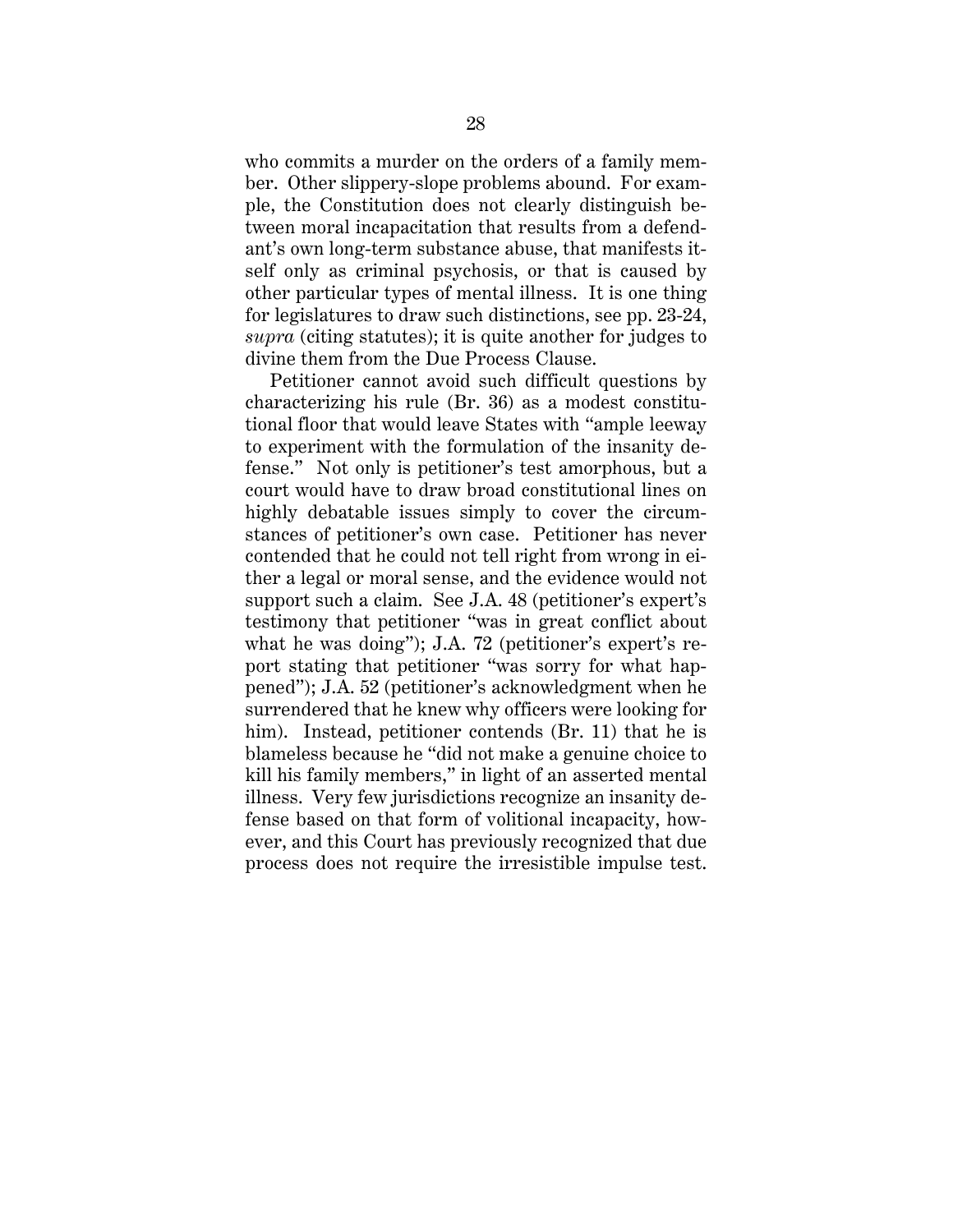See *Leland*, 343 U.S. at 801. Constitutionalizing an insanity rule that would sweep so broadly as to encompass petitioner would vastly expand the defense in many jurisdictions and override numerous legislative judgments.

Such a dramatic expansion of the Due Process Clause is legally untenable and practically unsound. Legislatures, rather than courts, are best positioned to choose among competing theories of moral blameworthiness and to make fine-tuned judgments about when mental illness or other conditions should excuse criminal responsibility. See *Fisher* v. *United States*, 328 U.S. 463, 475-476 (1946) (recognition of a doctrine excusing criminal acts based on "partial responsibility" would be "more properly a subject for the exercise of legislative power"); *Patterson*, 432 U.S. at 210 (recognizing that "more subtle balancing of society's interests against those of the accused ha[s] been left to the legislative branch"). While other legislatures can and have made different judgments, Kansas's legislature was entitled to conclude that a mental impairment that does not create reasonable doubt as to mens rea does not fully eliminate the moral blameworthiness of the criminal act or bear on the justness of a criminal conviction—particularly when mental illness can be considered in assessing culpability at sentencing. The Due Process Clause provides no basis to reject that legislative judgment and ossify petitioner's particular underspecified theory of moral culpability.

## **II. THE EIGHTH AMENDMENT DOES NOT PROHIBIT KANSAS FROM ADOPTING A MENS REA APPROACH TO INSANITY CLAIMS**

For the first time in this Court, petitioner raises (Br. 29) an argument that the Eighth Amendment prohibits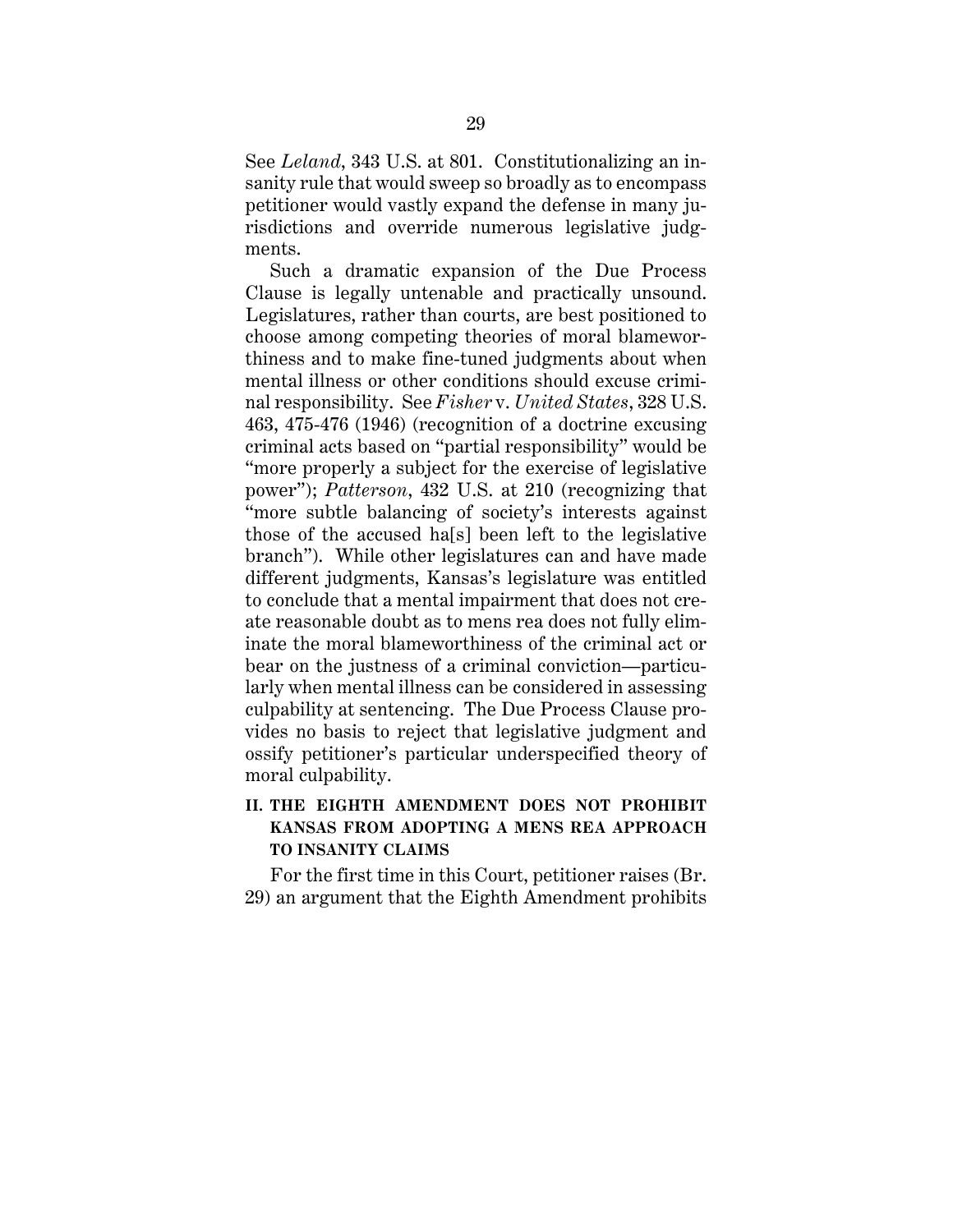criminalizing the conduct of an individual who cannot "rationally appreciate that his actions are wrong." That argument is not properly before the Court because petitioner did not preserve it and the Kansas courts did not address it. In any event, the argument lacks merit.

#### **A. Petitioner Did Not Preserve The Eighth Amendment Argument He Advances In This Court**

In the state-court proceedings, the only Eighth Amendment claim petitioner raised challenged the constitutionality of Kansas's death penalty. See D. Ct. Doc. 100, at 1-8 (June 2, 2011); Pet. C.A. Br. 1, 61-71 (arguing that a death sentence is categorically disproportionate for mentally ill offenders). Petitioner never contended that the Eighth Amendment, separate and apart from the Due Process Clause, prohibits *convicting* mentally ill offenders. The Supreme Court of Kansas accordingly understood petitioner to challenge his conviction only under due process, not the Eighth Amendment. See J.A. 242-245. And in rejecting the claim, the court discussed only due process, not the Eighth Amendment. *Ibid.* Because the Eighth Amendment argument petitioner now pursues was not pressed or passed on below, it is not properly before this Court.

#### **B. Kansas's Approach To Insanity Claims Does Not Violate The Eighth Amendment**

In any event, petitioner is wrong to contend (Br. 29) that the Eighth Amendment—which addresses punishment, not guilt—precludes criminalizing the conduct of mentally ill offenders.

1. By its terms, the Eighth Amendment is concerned with "cruel and unusual *punishments*"—not with substantive liability. U.S. Const. Amend. VIII (emphasis added). Thus, "[t]he primary purpose" of the Eighth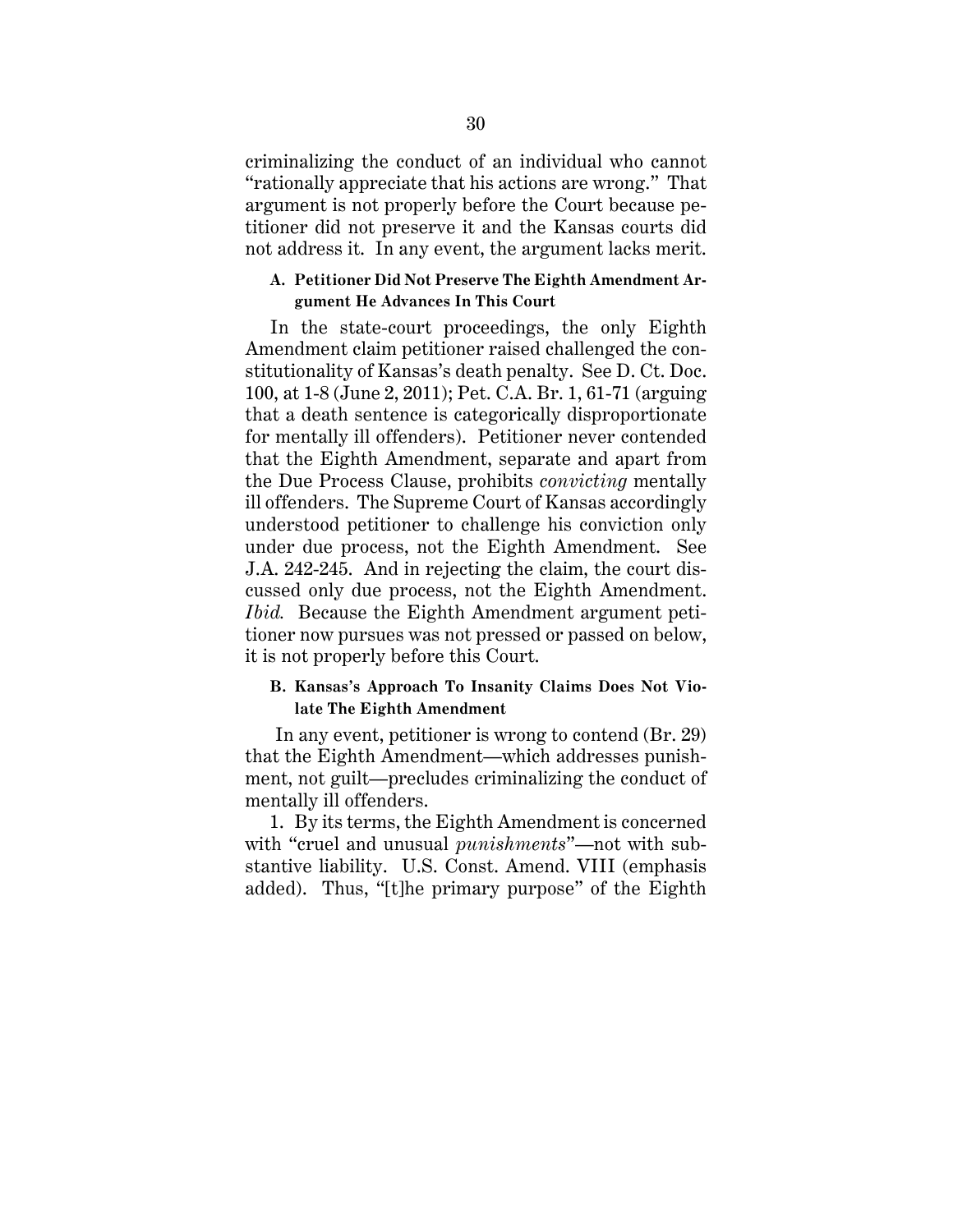Amendment "has always been considered, and properly so, to be directed at the method or kind of punishment imposed for the violation of criminal statutes; the nature of the conduct made criminal is ordinarily relevant only to the fitness of the punishment imposed." *Powell*, 392 U.S. at 531-532 (plurality opinion).

In arguing that the Eighth Amendment nevertheless forecloses *conviction* of offenders like him, petitioner relies (Br. 29) on *Robinson* v. *California*, 370 U.S. 660 (1962), in which this Court held that a state statute that made it a crime to be addicted to narcotics violated the Eighth Amendment. *Id.* at 660, 665-666. *Robinson* has no application here. The Court in *Robinson* emphasized that the statute at issue there did not require the State to show that the defendant ever *used* narcotics, but instead made "the 'status' of narcotic addiction a criminal offense." *Id.* at 665-666. Petitioner here, in contrast, was not convicted of a "status" crime of being mentally ill; he was convicted of committing a quadruple murder.

Indeed, the plurality opinion in *Powell* squarely rejected the *Robinson*-based argument petitioner presses. The defendant in *Powell* argued that the Eighth Amendment prohibited his conviction for public intoxication because he was a chronic alcoholic. 392 U.S. at 532. But the plurality opinion rejected that argument because "[t]he entire thrust of *Robinson*'s interpretation of the Cruel and Unusual Punishment Clause is that criminal penalties may be inflicted only if the accused has committed some act, has engaged in some behavior, which society has an interest in preventing," and the defendant in *Powell* "was convicted, not for being a chronic alcoholic, but for being in public while drunk on a particular occasion." *Id.* at 532-533. Likewise here,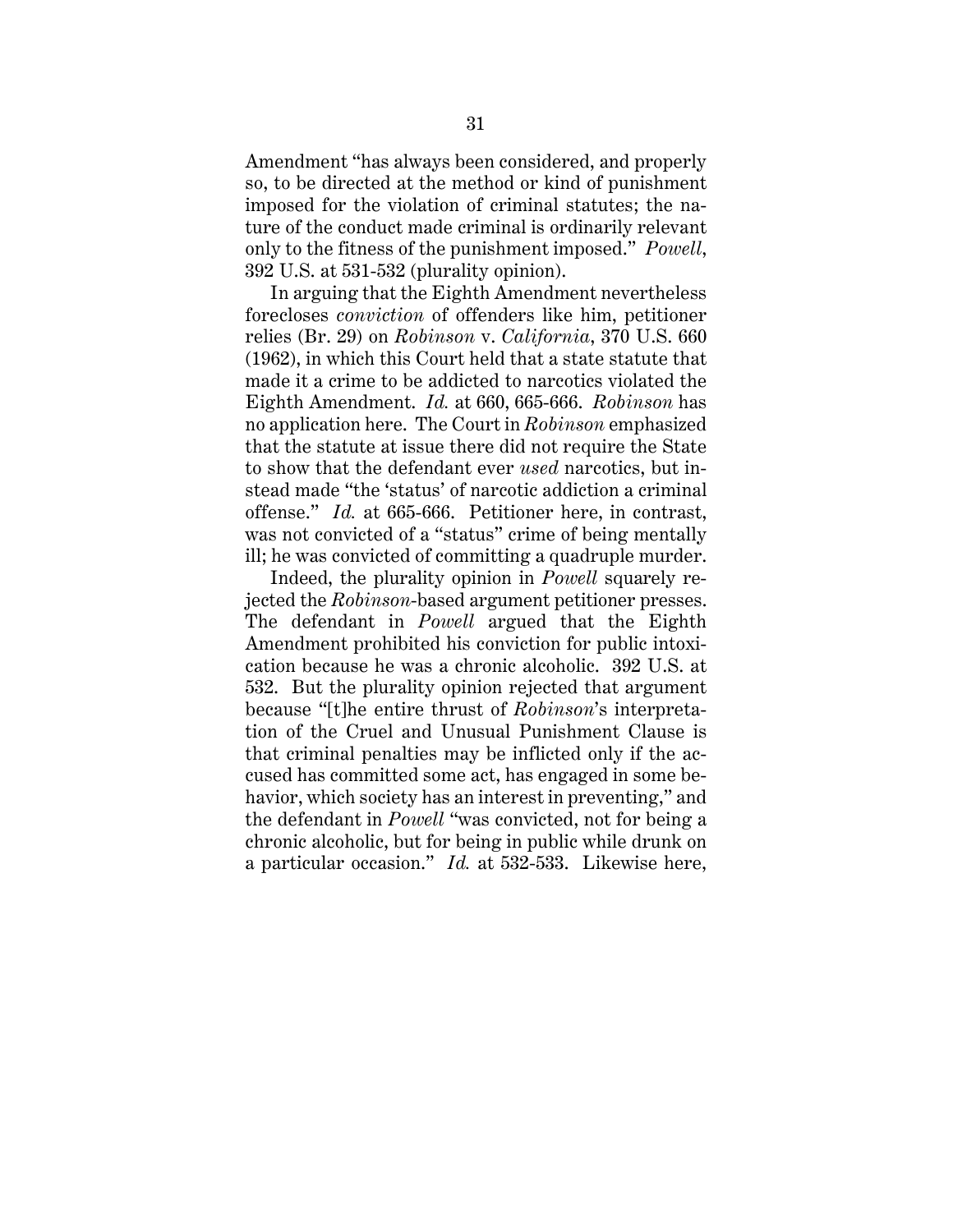petitioner was convicted, not for being mentally ill, but for committing multiple murders.

As the plurality in *Powell* recognized, extending the Eighth Amendment's scope beyond the circumstances of *Robinson* would inappropriately cast the Court as "the ultimate arbiter of the standards of criminal responsibility, in diverse areas of the criminal law, throughout the country." 392 U.S. at 533. The same logic applies with even greater force here, where petitioner seeks a constitutional excuse for his brutal murders. Because *Robinson* "does not deal with the question of whether certain conduct cannot constitutionally be punished because it is, in some sense, 'involuntary' or 'occasioned by compulsion,'" *ibid.*, petitioner's Eighth Amendment argument fails from the outset.

2. Even if the Eighth Amendment were extended to restrict substantive criminal law beyond *Robinson*'s scope, petitioner cannot establish that Kansas's mens rea definition of legal insanity constitutes cruel and unusual punishment.

To the extent that petitioner suggests (Br. 29) that history requires a right-or-wrong test of insanity, that historical argument is inaccurate, as previously described. See pp. 14-21, *supra*. And to the extent that he asserts that it would be cruel and unusual to convict and criminally punish an individual who is "wholly unable to comprehend the nature and quality of [his] act," Pet. Br. 29-30 (citation omitted), that issue is not presented here because Kansas's mens rea approach would not require such a conviction. If a defendant suffers from such cognitive incapacity that he does not understand his actions—for example, if he thinks he is shooting a robot rather than a human—he will not have the mens rea for the crime. See *Clark*, 548 U.S. at 767-768.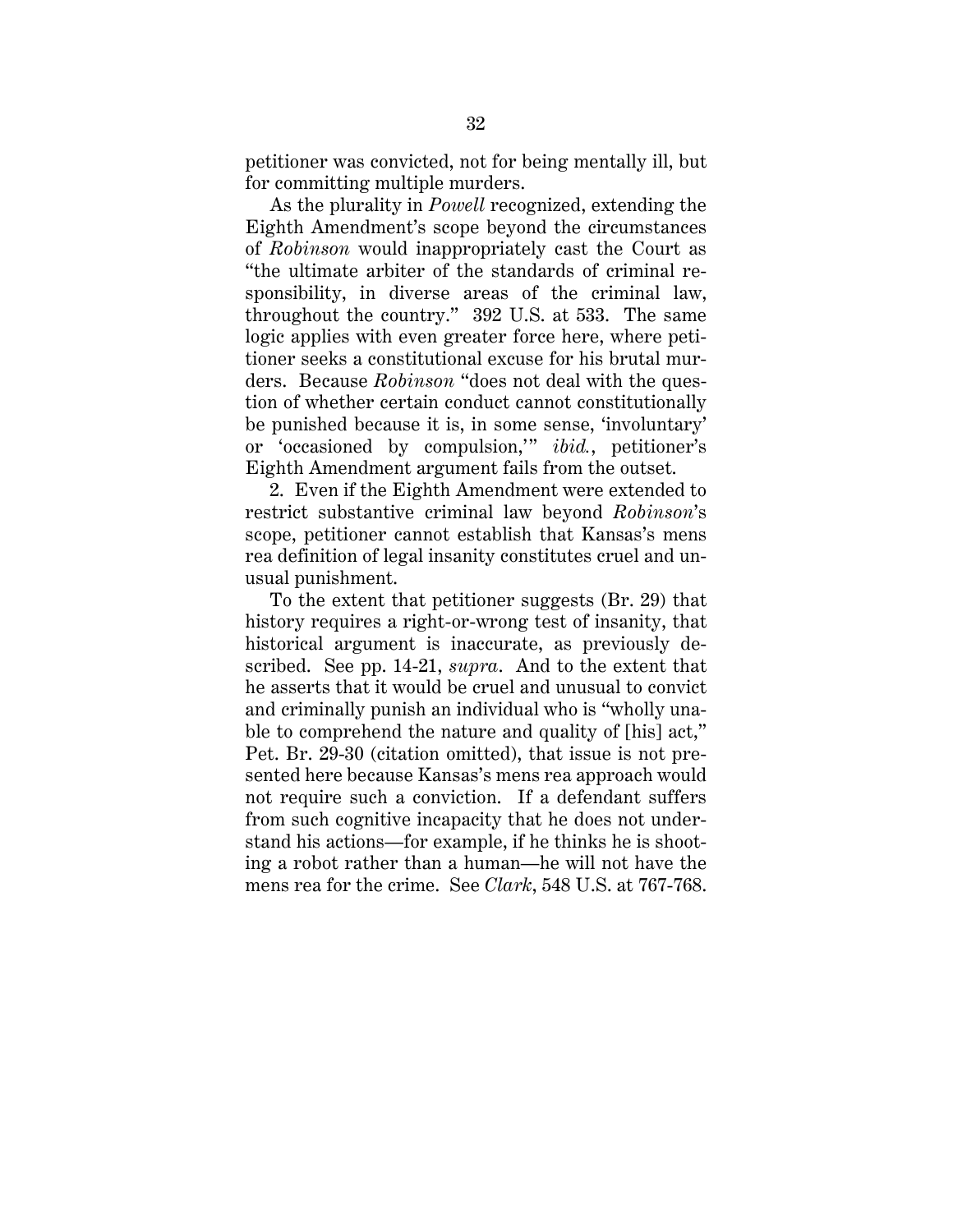In this case, however, petitioner was well aware that he was killing his family members. See J.A. 62, 232 (recording of petitioner during murders saying, "I am going to kill her").

Nor can petitioner establish that a criminal conviction is categorically disproportionate when an offender does not understand the wrongfulness of his conduct. Kansas permits an individualized determination of how mental illness affects culpability at the sentencing stage, refuting petitioner's claim (Br. 32) that a criminal conviction will necessarily result in punishment that might be viewed as disproportionately severe under Eighth Amendment standards. And contrary to petitioner's suggestion (Br. 33-35), Kansas could reasonably conclude that convicting and imposing at least *some*  punishment on an offender who committed a crime with the prohibited mens rea, but without appreciating the wrongfulness of his conduct, furthers traditional penalogical goals.

A State could readily determine that the need to protect the community justifies applying the criminal process to incapacitate individuals whose conduct meets all of the elements of a crime. A State could further determine that such individuals may be deterred since their convictions turn on proof that they were capable of forming the prohibited mental state. See *Powell*, 392 U.S. at 531 (plurality opinion) (declining to find that "the deterrence justification for penal sanctions" is "ineffective in any particular context or for any particular group of people who are able to appreciate the consequences of their acts"). Nor is retribution necessarily inappropriate when a defendant acts with criminal intent. And rehabilitative goals can be served by providing